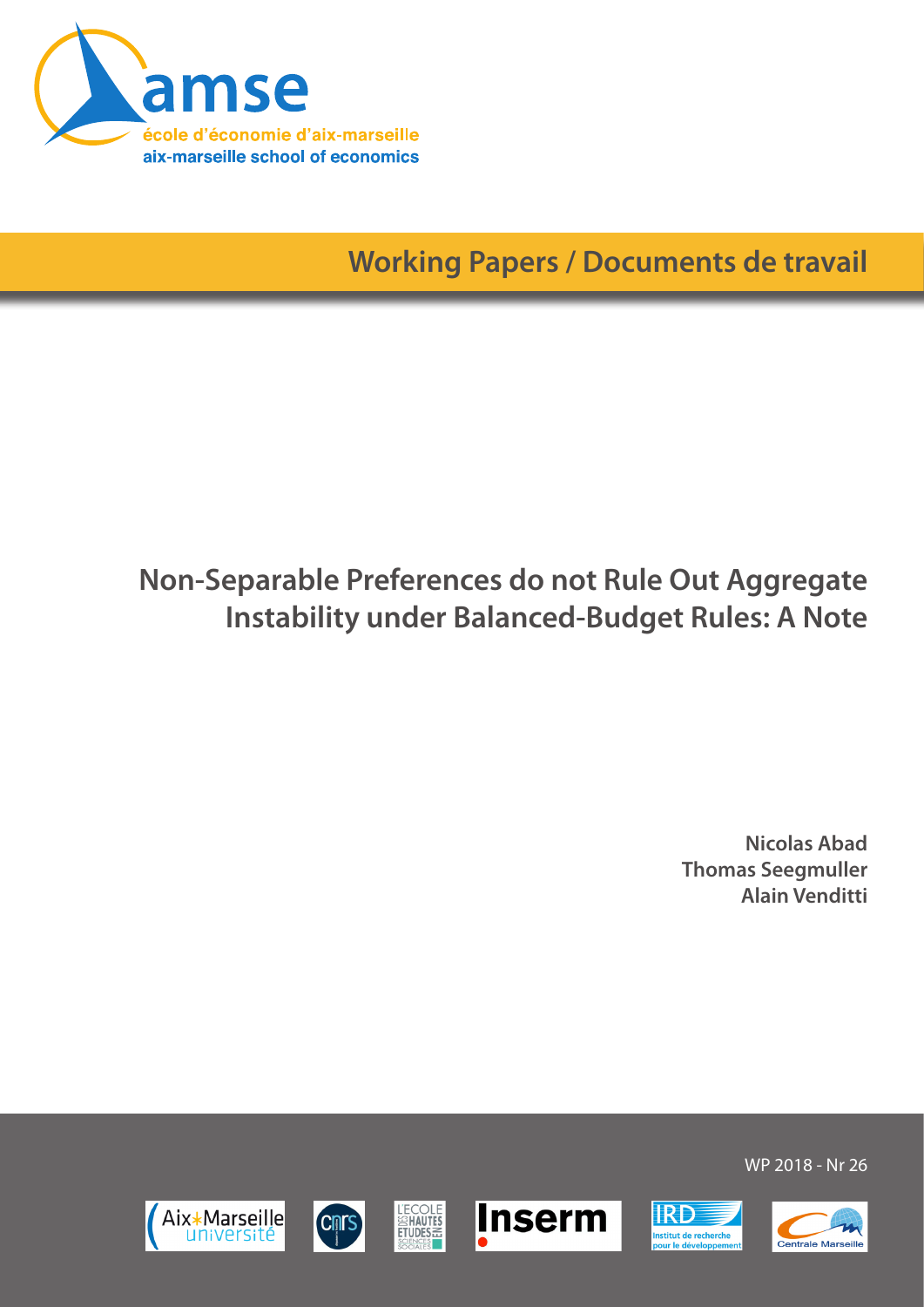# Non-Separable Preferences do not Rule Out Aggregate Instability under Balanced-Budget Rules: A Note<sup>∗</sup>

Nicolas ABAD

Aix-Marseille Univ., CNRS, EHESS, Centrale Marseille, AMSE, France. Email: nicolas abad@hotmail.fr

Thomas SEEGMULLER

Aix-Marseille Univ., CNRS, EHESS, Centrale Marseille, AMSE, France. Email: thomas.seegmuller@univ-amu.fr

Alain VENDITTI

Aix-Marseille Univ., CNRS, EHESS, Centrale Marseille, AMSE & EDHEC Business School, France. Email: alain.venditti@univ-amu.fr

First version: April 2012; First Revision: February 2014; Last Revision: November 2014

<sup>∗</sup>We thank two anonymous referees and an Associate Editor together with Stefano Bosi, Raouf Boucekkine, Hippolyte d'Albis, Jean-Michel Grandmont, Cuong Le Van, Carine Nourry, Xavier Raurich, Chrissy Giannitsarou and Roger Farmer for useful comments and suggestions. This paper also benefited from presentations at the "Conference in honor of Cuong Le Van", MSE-PSE-University of Paris 1, Paris, December 2011; OLG Days 2012, Marseille; PET 2012, Taipei and LAGV 2012, Marseille.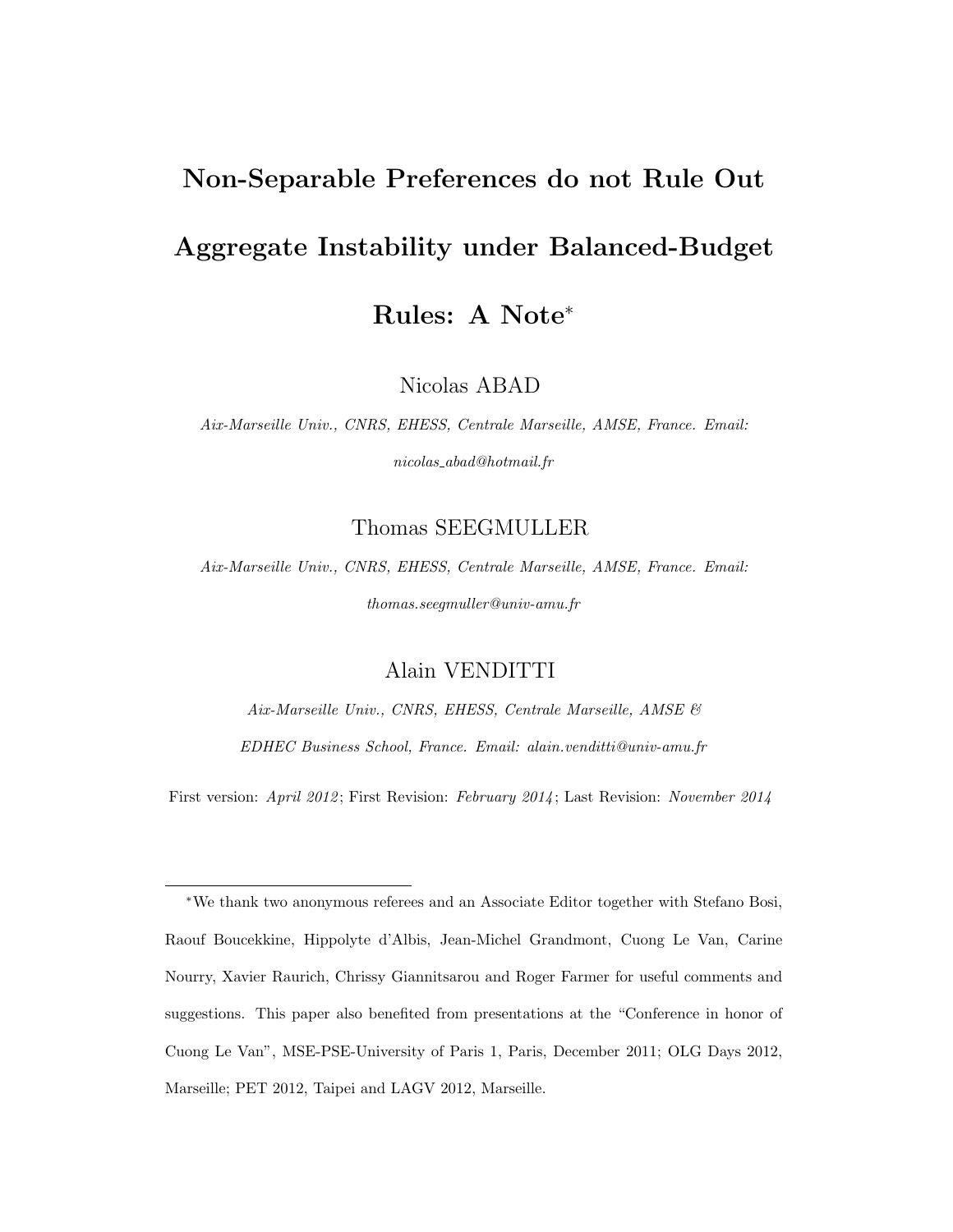Proposed running head: Instability under Balanced-Budget Rules

Corresponding author: Alain Venditti, GREQAM, 2 rue de la Charité, 13002 Marseille, France. Phone: 33-491317496. Fax: 33-491900227. Email: alain.venditti@univ-amu.fr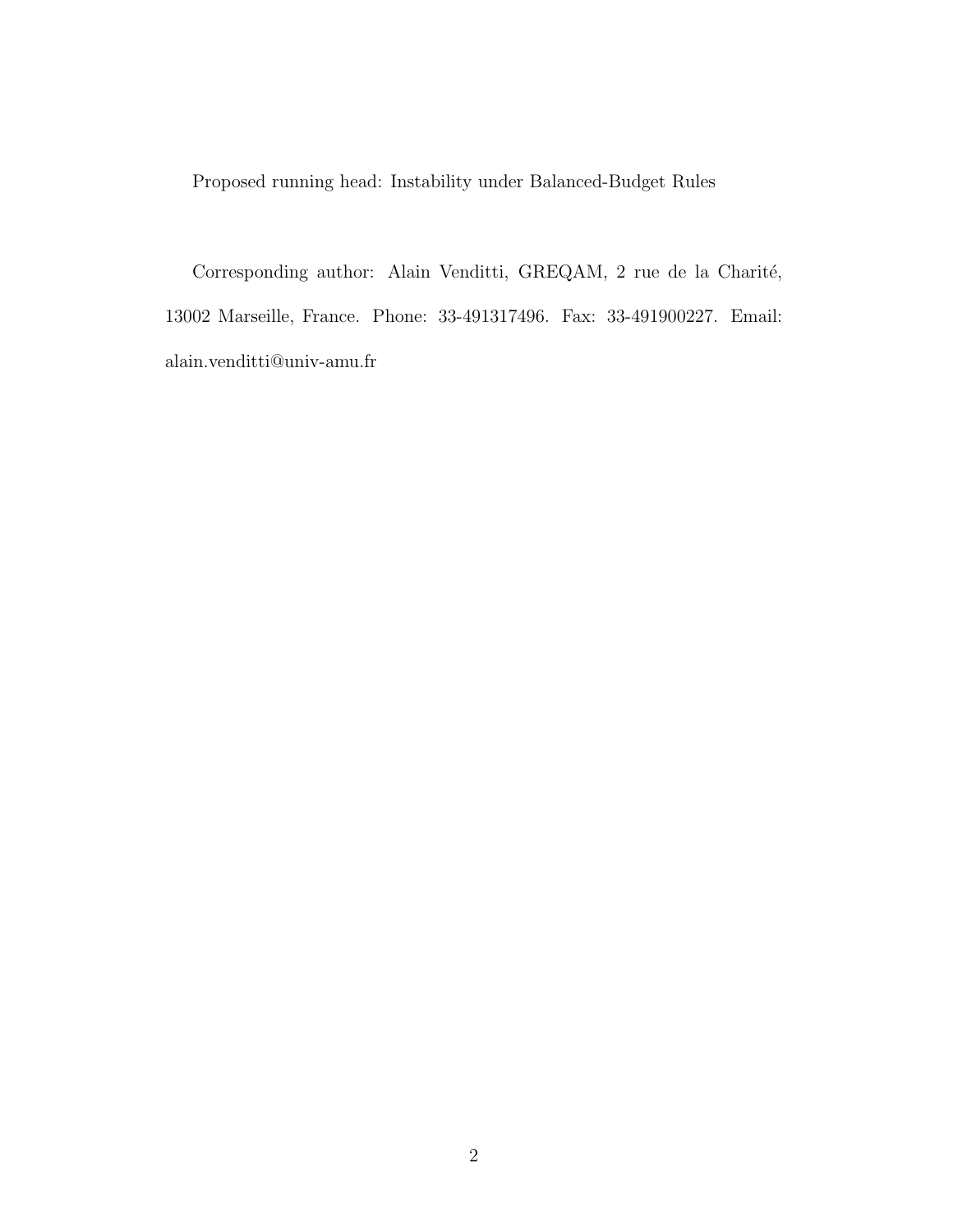Abstract: We investigate the role of non-separable preferences on the occurrence of macroeconomic instability under a balanced-budget rule where government spending is financed by a tax on labor income. Considering a one-sector neoclassical growth model with a large class of non-separable utility functions, we find that expectationsdriven fluctuations easily occur when consumption and labor are Edgeworth substitutes or weak Edgeworth complements. Under these properties, an intermediate range of tax rates and a sufficiently low elasticity of intertemporal substitution in consumption lead to instability.

Keywords: Indeterminacy, expectations-driven business cycles, labor income taxes, balanced-budget rule, non-separable preferences.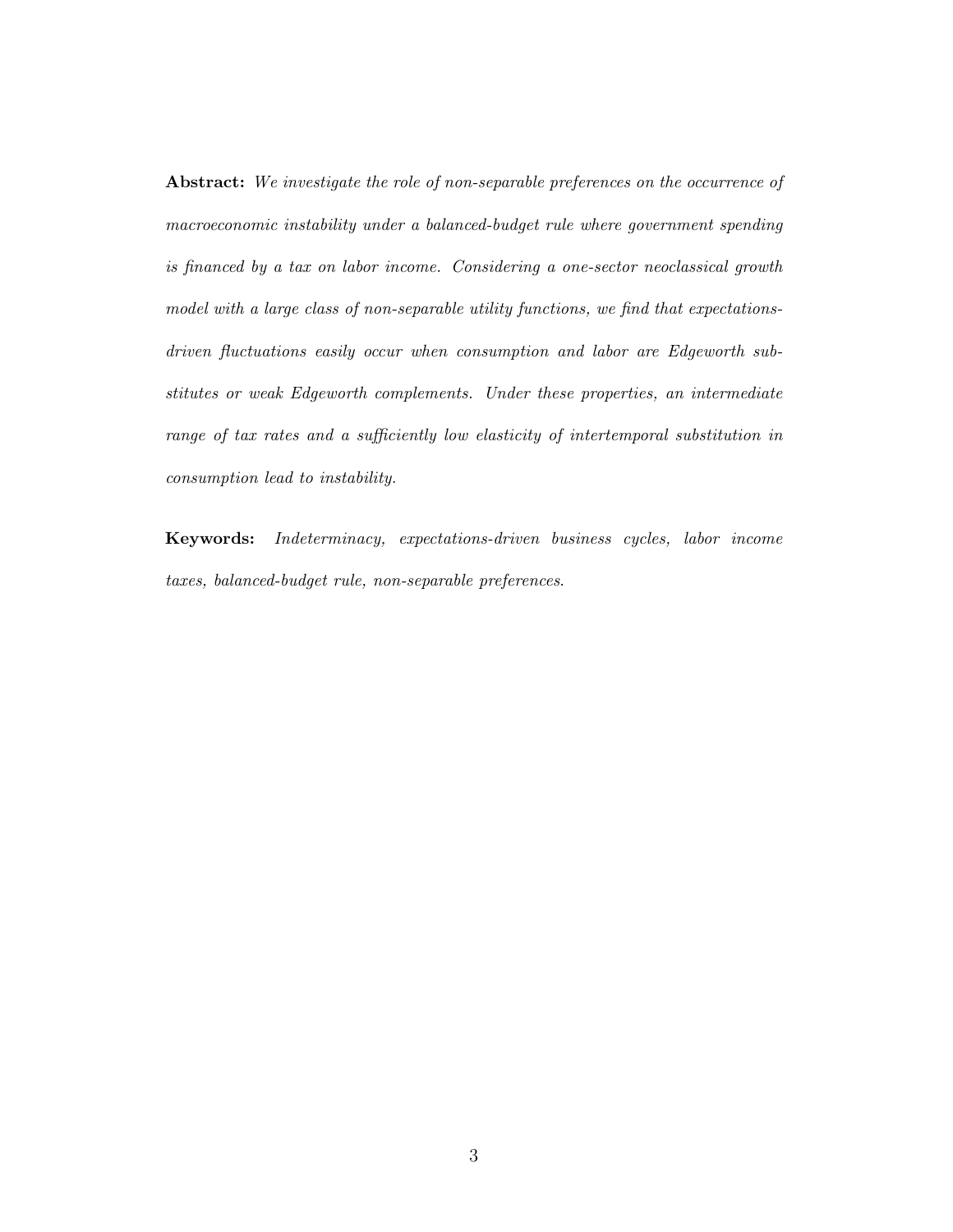## 1 Introduction

According to Schaechter et al. (2012), around 60 countries, mostly advanced, have adopted some kind of balanced-budget rule either at the national or supra-national level in 2012. Balanced-budget rules can be specified as overall balance, structural or cyclically adjusted balance, and balance "over the cycle." Since the beginning of the Great Recession in 2008, the first type of rule has been widely discussed in particular in Europe and adopted by some countries like Germany or Switzerland as a "Golden Rule". But this type of balancedbudget rule does not have economic stabilization features. Following standard Keynesian arguments, such balanced-budget rules are not worthwhile as they amplify business cycles. During booms, government cuts taxes and sets a higher public spending, while in recessions, taxes are increased and such fiscal policies contract the aggregate demand.

An additional argument along a similar line has been stressed in the seminal contribution of Schmitt-Grohé and Uribe (1997) (SGU). They show that a balanced-budget rule may be a source of aggregate instability as it may generate a strong volatility of agents' expectations. In a standard Ramsey model with a constant stream of government expenditures financed by a distortionary tax on labor income, any increase in the expected tax rate implies a reduction in future labor supply and therefore of capital returns. Current investment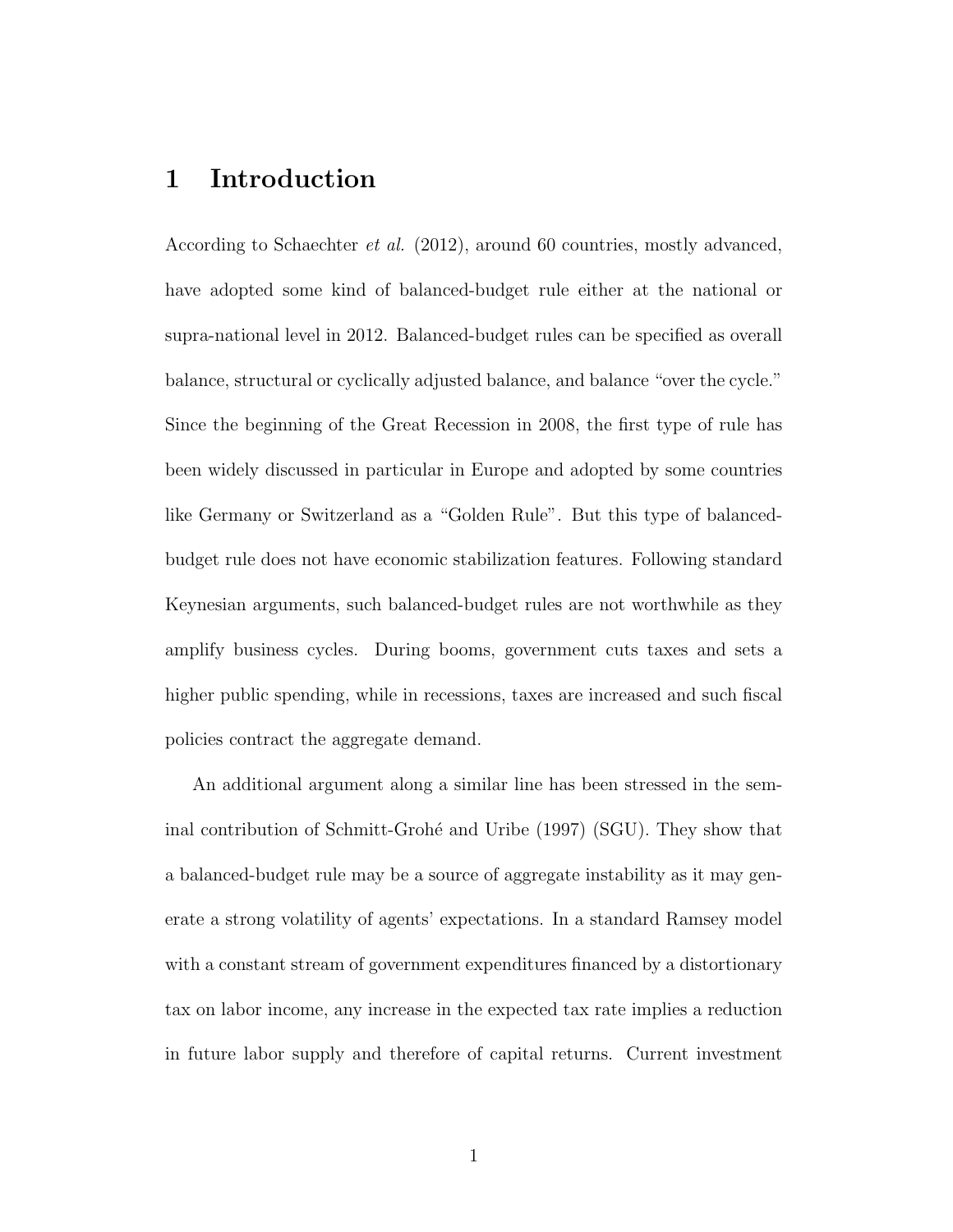decreases so that households work less. Under a balanced-budget, the tax rate is decreasing in the tax base. Facing a decreasing labor income, the government then has to increase the tax rate to maintain the budget balanced and expectations are self-fulfilling. Further contributions, such as Guo and Lansing (1998), show that a progressive income tax stabilizes the economy by ruling-out expectations-driven fluctuations generated by productive externalities. Considering instead constant income taxes on capital and labor income financing an endogenously determined government spending, Guo and Harrison (2004) show that aggregate instability never occurs. Hence, these contributions confirm that the destabilizing mechanism of balanced-budget rules strongly relies on the regressive property of the labor income tax.

The main conclusions of SGU are established under the assumption of additively-separable preferences with infinitely elastic labor and a Cobb-Douglas technology. In a subsequent work, Linnemann (2008) shows however that the destabilizing effect of balanced-budget rules is not robust to the consideration of non-separable preferences. He considers the non-separable specification of King-Plosser-Rebelo (1988) (KPR) which is compatible with balanced growth and constant labor, and he shows that when the tax rate on wage income is calibrated to match realistic values, expectations-driven fluctuations and aggregate instability are ruled out. However, Linneman (2008) introduces in his analysis an additional restriction that strongly limits the set of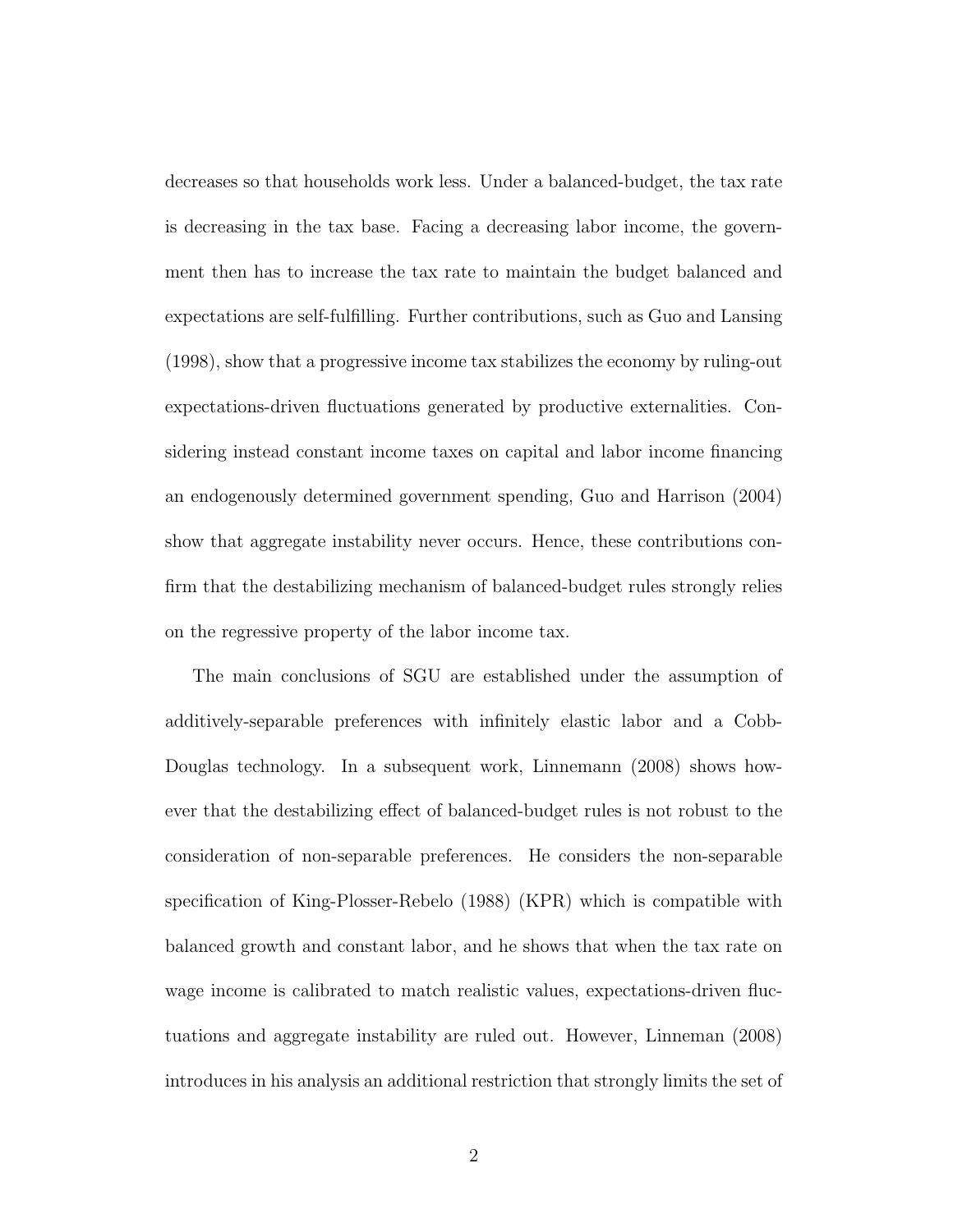KPR preferences he considers. He assumes that the elasticity of intertemporal substitution in consumption is lower than one which implies that consumption and labor are strong Edgeworth complements.

In this paper, our aim is to prove that as long as a sufficiently large set of non-separable preferences is considered, the destabilizing effect of balancedbudget rules under labor-income taxes exhibited by SGU is a robust property. We prove that aggregate instability under balanced-budget rules can be easily obtained with non-separable preferences commonly used in the macroeconomic literature, provided that the Edgeworth-complementarity between consumption and labor is not too strong. This is explored in a neoclassical infinitehorizon growth model embedding most popular non-separable preferences used by macroeconomists. We consider two classes of non-separable utility functions: i) a linearly homogeneous specification, ii) the Jaimovich-Rebelo (2008) (JR) specification where the degree of income effect can be controlled and which admits as polar cases the Greenwood-Hercowitz-Huffman (1988) (GHH) utility function (with no income effect) and the KPR formulation (with a maximal degree of income effect). A generalized production function describes the technology of the firms in order to cover a large set of substitutability between capital and labor.<sup>1</sup> The government is characterized by the same balanced-

<sup>1</sup>Under the same additively-separable preferences as in SGU, Ghilardi and Rossi (2014) already depart from the Cobb-Douglas technology considering a CES production function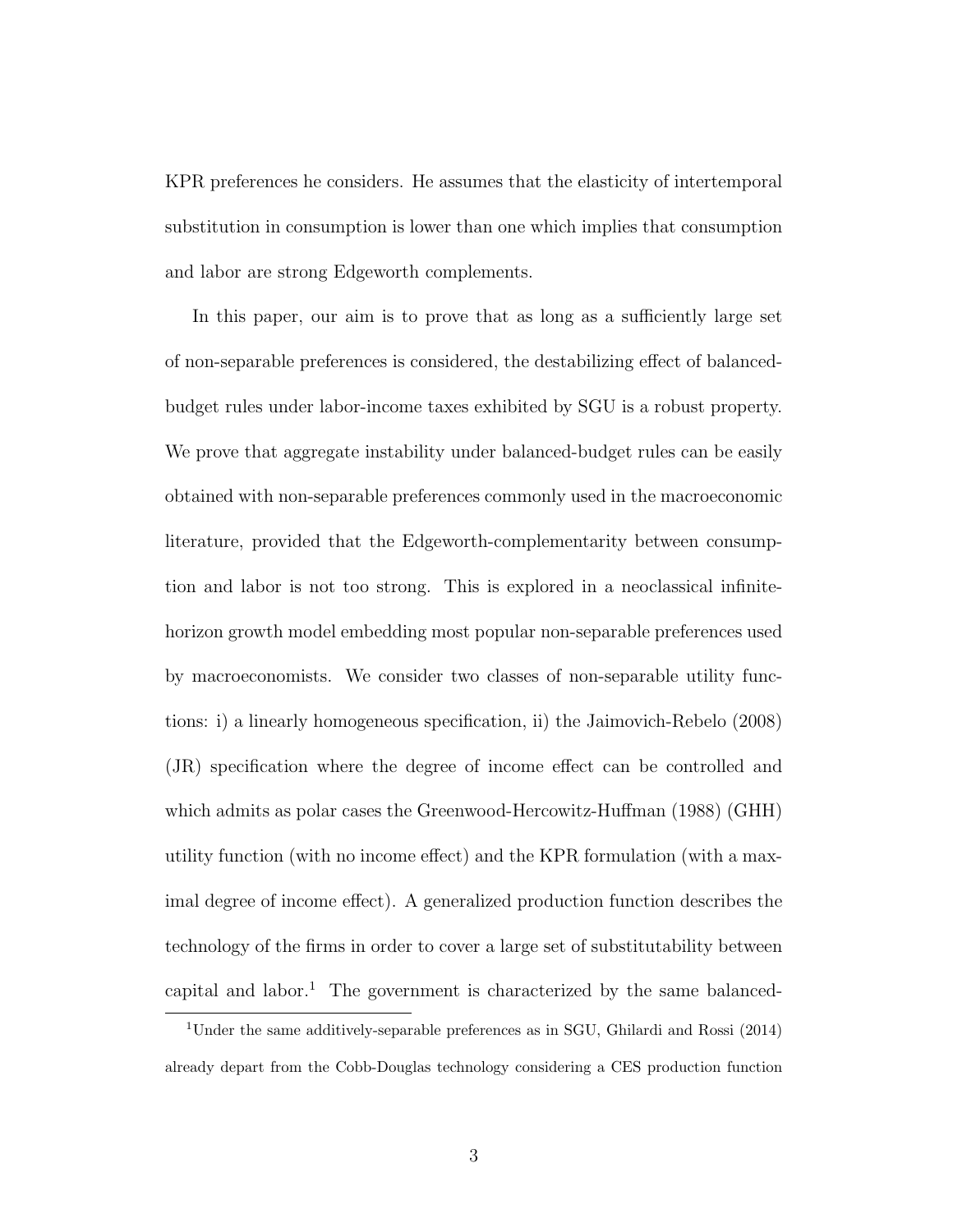budget rule considered by SGU for which the tax rate is counter-cyclical with respect to the tax base.

We prove that expectations-driven fluctuations due to a labor income tax and a balanced-budget rule is a robust outcome under non-separable preferences. More precisely, local indeterminacy is likely to occur with preferences characterized by either Edgeworth-substitutability or a low enough Edgeworthcomplementarity between consumption and labor. These properties are always satisfied if the utility function is linearly homogeneous, but require a large enough degree of income effect for JR preferences. We numerically illustrate our results for each preferences under a standard parametrization based on quaterly data. We show that the likelihood of indeterminacy increases as labor and consumption exhibit more Edgeworth-substitutability and that a large set of OECD countries may experience aggregate instability under plausible parametrizations.

The rest of the paper is organized as follows. In the next section, we present the model while in Section 3, we prove the existence of a normalized steady state. In Section 4, we derive our main results and provide numerical illustrations in Section 5. The economic interpretations are discussed in Section 6. Section 7 concludes and Section 8 presents the proofs of our main results while the proof of technical results are given in a Technical Appendix available and show that aggregate instability is less likely when capital and labor are weak substitutes.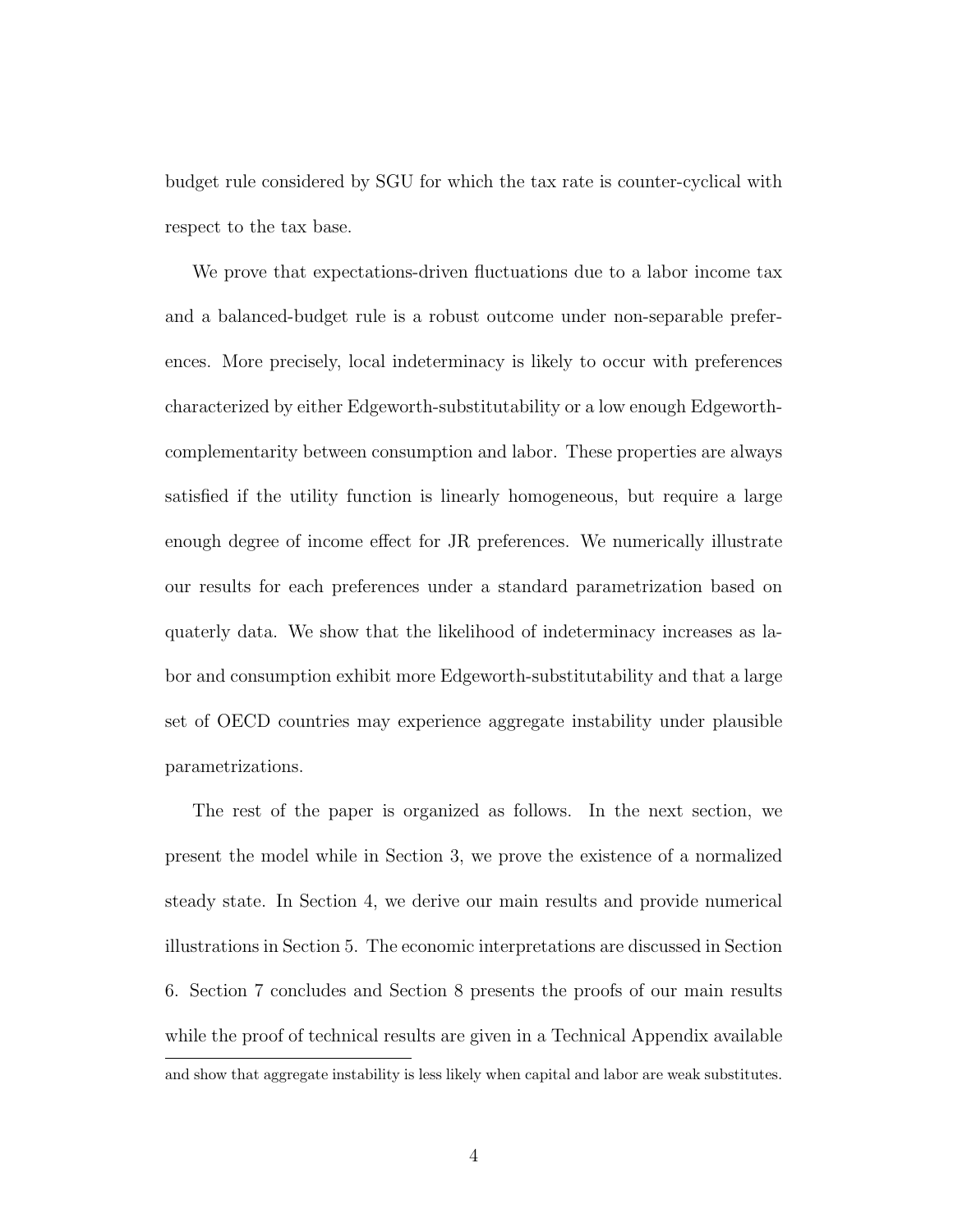upon request.

## 2 The model

We consider an infinite-horizon model with three types of agents, consumers, producers and the government which fixes labor income taxes according to a balanced-budget rule.

#### 2.1 Government

As in SGU, we assume that the government chooses a constant level of public spending  $G$ , that neither affects the preferences nor the technology, following a balanced-budget rule. The government expenditure is equal to the total tax revenue  $\Omega(t)$  generated by a tax rate,  $\tau(t)$ , applied on labor income,  $w(t)l(t)$ , with  $w(t)$  the wage rate and  $l(t)$  the labor supplied:

$$
G = \Omega(t) = \tau(t)w(t)l(t)
$$
\n(1)

The balanced-budget rule can be written as:

$$
\tau(t) = \frac{G}{w(t)l(t)}\tag{2}
$$

Since the government spending is constant, the tax rate decreases with respect to its tax base.

Three main arguments can be used to justify our formulation. First, some type of balanced-budget rule, either at the national or supra-national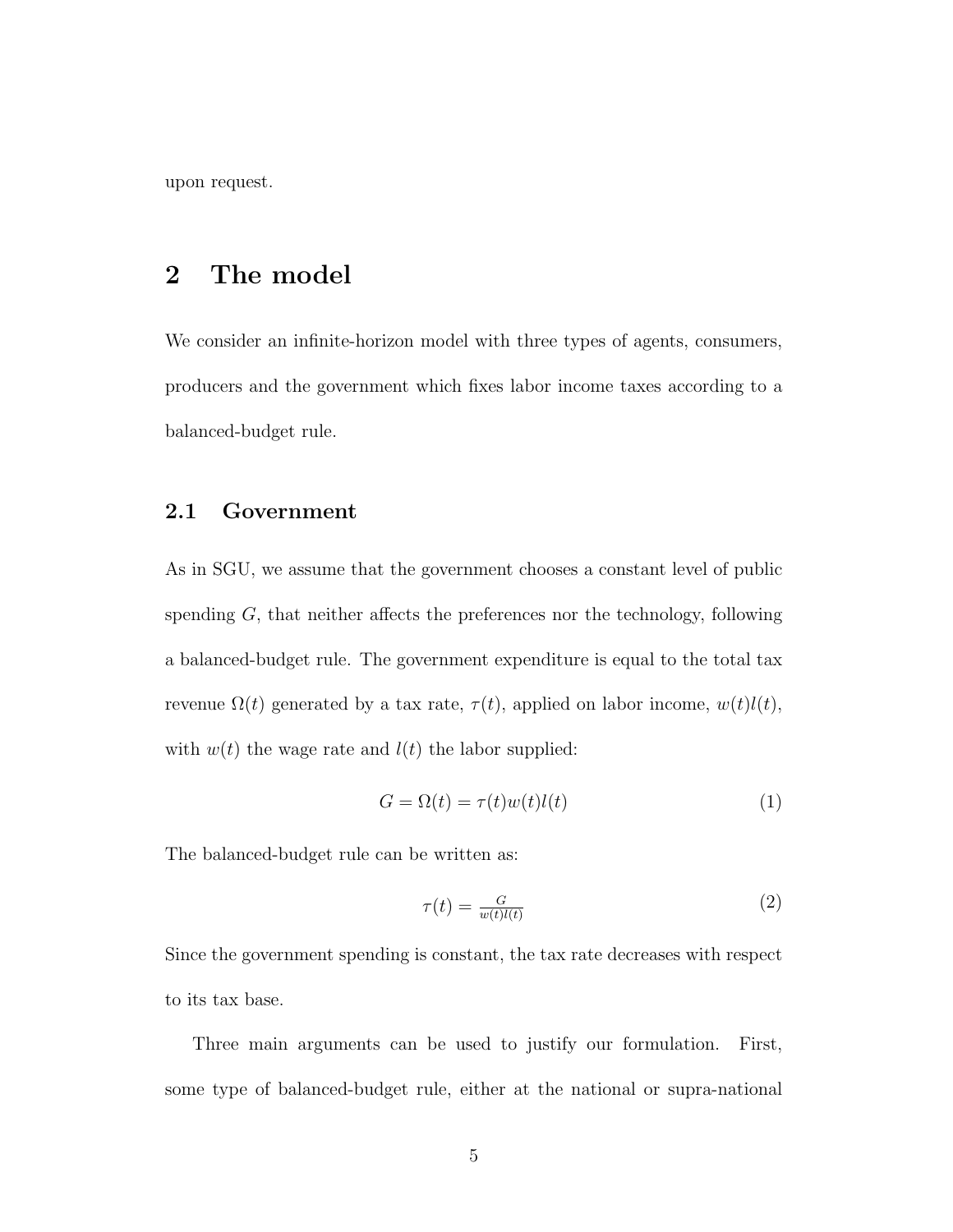level, have been recently adopted by many countries, mostly advanced (see Schaechter *et al.* (2012)). Second, taxes on capital income are usually quite flat and thus not adjusted along the business cycle. Third, as shown by Lane (2003), the government spending is counter-cyclical with respect to GDP in most OECD countries. As already discussed by SGU and the literature mentioned above, the likelihood of expectations-driven fluctuations increases as the labor income tax is more regressive. It is easy to check that this regressivity is reinforced if we include a constant tax on capital income and/or a countercyclical government spending in the rule (2). Because the scope of this paper is to investigate the role of non-separable preferences on the main mechanism leading to indeterminacy, we focus on the simple rule considered in SGU.

#### 2.2 Households

We consider an economy populated by a large number of identical infinitelylived agents. We assume without loss of generality that population is constant and normalized to one. At each point in time, a representative agent supplies elastically an amount of labor  $l \in [0, \bar{l}]$ , with  $\bar{l} > 1$  his time endowment. He then derives utility from consumption c and leisure  $\mathcal{L} = \bar{l} - l$  according to the instantaneous utility function  $U(c, \mathcal{L}/B)$ , where B is a constant scaling parameter, which satisfies: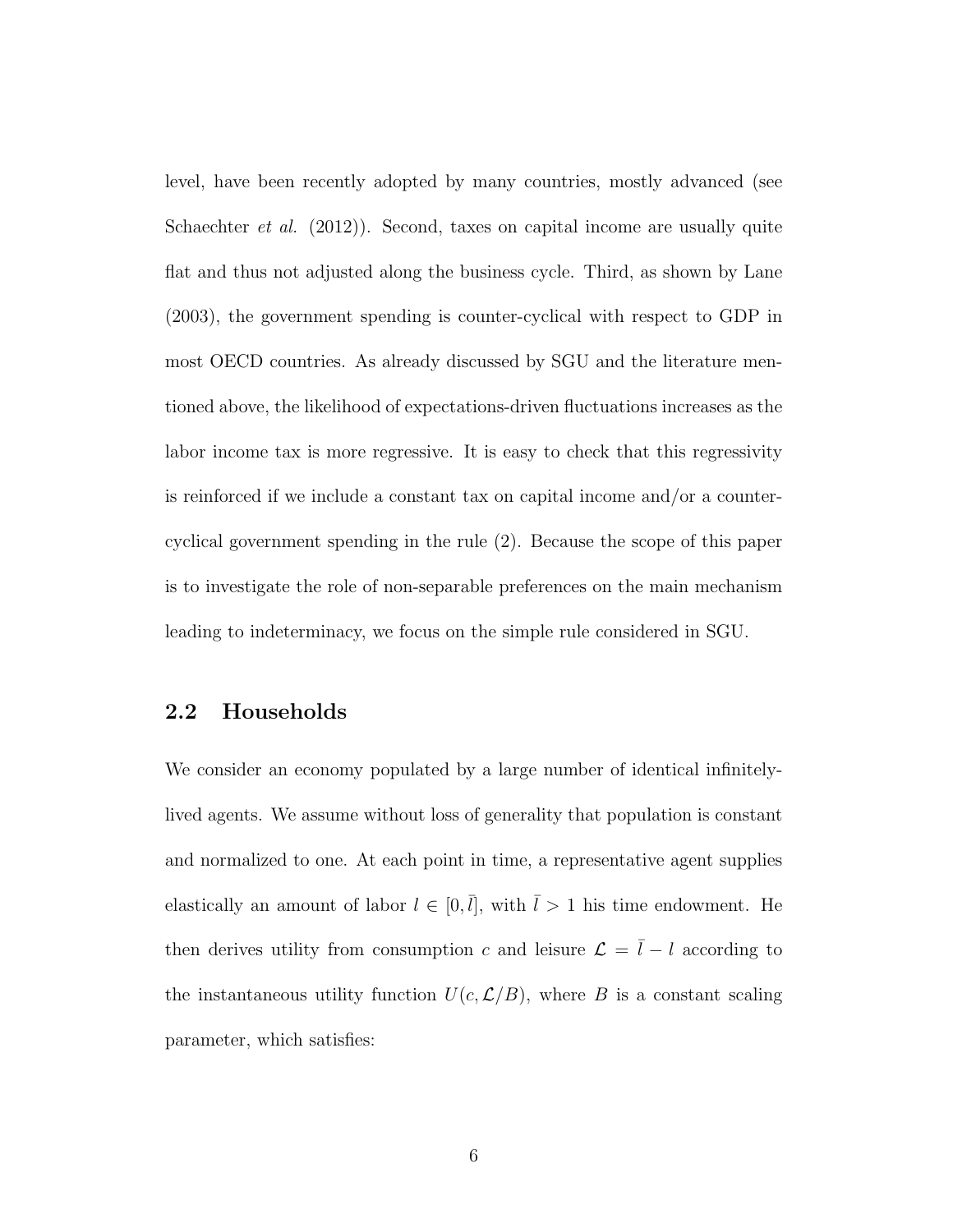**Assumption 1.**  $U(c, \mathcal{L}/B)$  is twice differentiable, increasing with respect to each argument and concave. Moreover,  $\frac{U_{c\mathcal{L}}}{U_{c}}$  $\frac{\mathcal{L}}{B} - \frac{U_{\mathcal{L}\mathcal{L}}}{U_{\mathcal{L}}}$  $U_{\mathcal{L}}$  $\mathcal{L}$  $\frac{\mathcal{L}}{B}$   $\neq$  1,  $\lim_{X\to 0} XU_X(c, X)/U_c(c, X) = 0$  and  $\lim_{X\to +\infty} XU_X(c, X)/U_c(c, X) = +\infty$ , or  $\lim_{X\to 0} XU_X(c, X)/U_c(c, X) = +\infty$  and  $\lim_{X\to +\infty} XU_X(c, X)/U_c(c, X) =$ 0.

This assumption is a sufficient condition for the existence of a normalized steady state. Within the class of utility functions satisfying these properties, we consider two different specifications of non-separable preferences commonly used in the literature:

i) A linearly homogeneous utility function  $U(c, \mathcal{L}/B)$  characterized by the share of consumption within total utility  $\alpha(c,\mathcal{L}/B) \in (0,1)$  defined by:

$$
\alpha(c, \mathcal{L}/B) = \frac{U_c(c, \mathcal{L}/B)c}{U(c, \mathcal{L}/B)}
$$
(3)

while the share of leisure is given by  $1 - \alpha(c, \mathcal{L}/B)$ . As an illustration of such a function we have the CES specification:

$$
U(c, \mathcal{L}/B) = [\alpha c^{\phi} + (1 - \alpha)(\mathcal{L}/B)^{\phi}]^{\frac{1}{\phi}}
$$

with  $\phi < 1$  and  $1/(1-\phi)$  is the elasticity of substitution between consumption and leisure. We derive in this case  $\alpha(c,\mathcal{L}/B) = \frac{\alpha c^{\phi}}{[\alpha c^{\phi} + (1-\alpha)(\mathcal{L}/B)^{\phi}]}$ .

<sup>&</sup>lt;sup>2</sup>Note that Assumption 1 is not satisfied in the Cobb-Douglas case with  $\phi = 0$ . However, the existence of a steady state can be analytically proved by using directly the linear relationship between consumption and leisure in the first order conditions.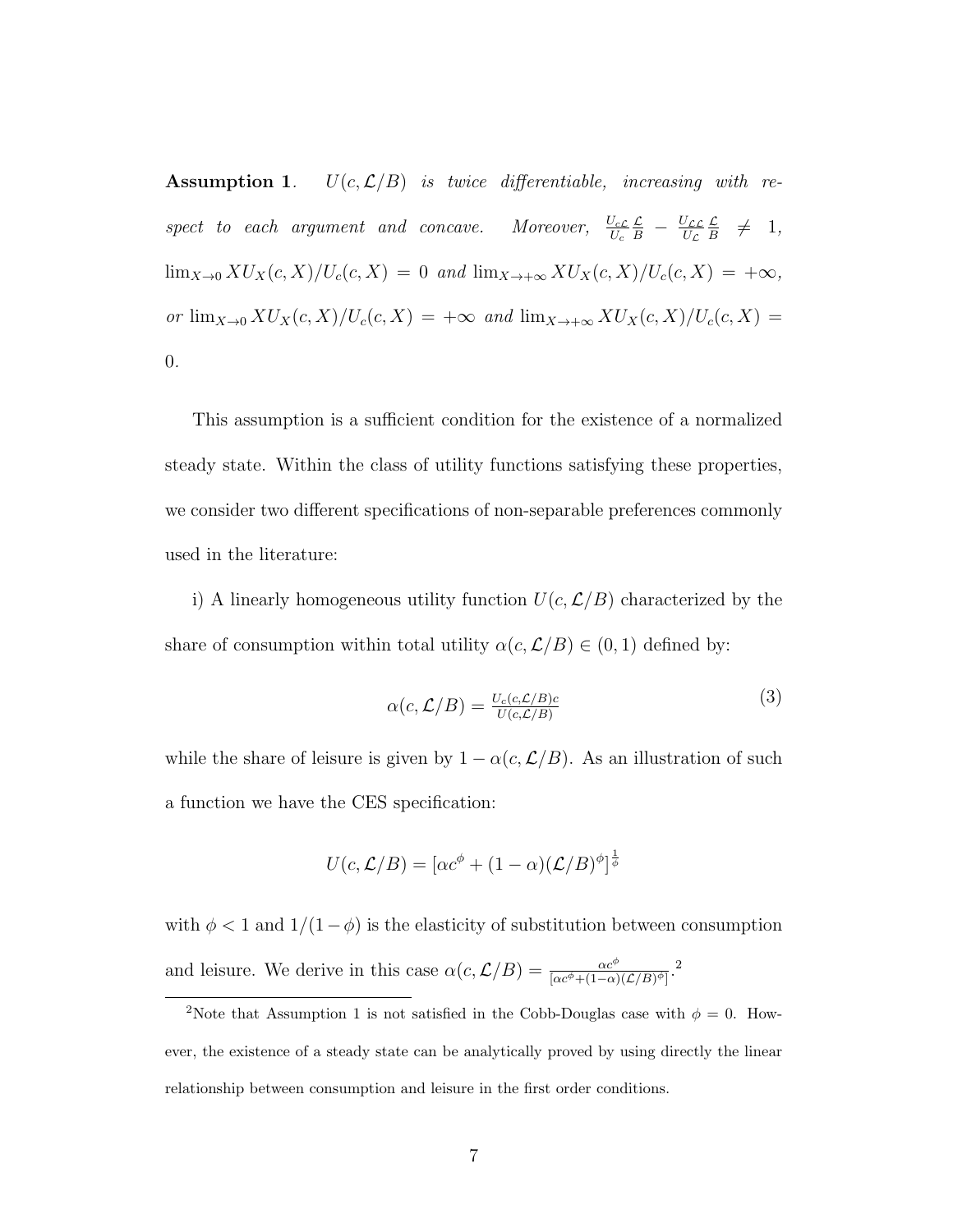ii) A Jaimovich-Rebelo (2008) formulation such that

$$
U(c, \mathcal{L}/B) = \frac{(c + (\mathcal{L}/B)^{1+\chi} c^{\gamma})^{1-\theta}}{1-\theta} \tag{4}
$$

with  $\theta, \chi > 0$  and  $\gamma \in [0, 1]$ . The parameter  $\gamma$  controls the degree of income effect which allows to encompass two standard formulations. On the one hand, in absence of income effect ( $\gamma = 0$ ), the GHH formulation is obtained and yields a labor supply independent of consumption. On the other hand, when the income effect is the largest ( $\gamma = 1$ ), the utility function corresponds to the KPR formulation which is compatible with balanced growth and stationary hours worked.

Note that these utility functions satisfy normality of consumption and labor. In addition, the JR specification requires additional restrictions to satisfy the concavity conditions when  $\gamma \neq 0$  (see Section 4.2 for further details). We also introduce the definition of Edgeworth-substitutability between consumption and labor:

Definition 1. If the marginal utility of consumption is increasing in leisure such that  $U_{c\mathcal{L}}(c,\mathcal{L}/B) > 0$ , then consumption and labor are Edgeworth substitutes. Otherwise, if  $U_{c\mathcal{L}}(c,\mathcal{L}/B) < 0$ , consumption and labor are Edgeworth complements.

We conclude that with linearly homogeneous preferences, consumption and la-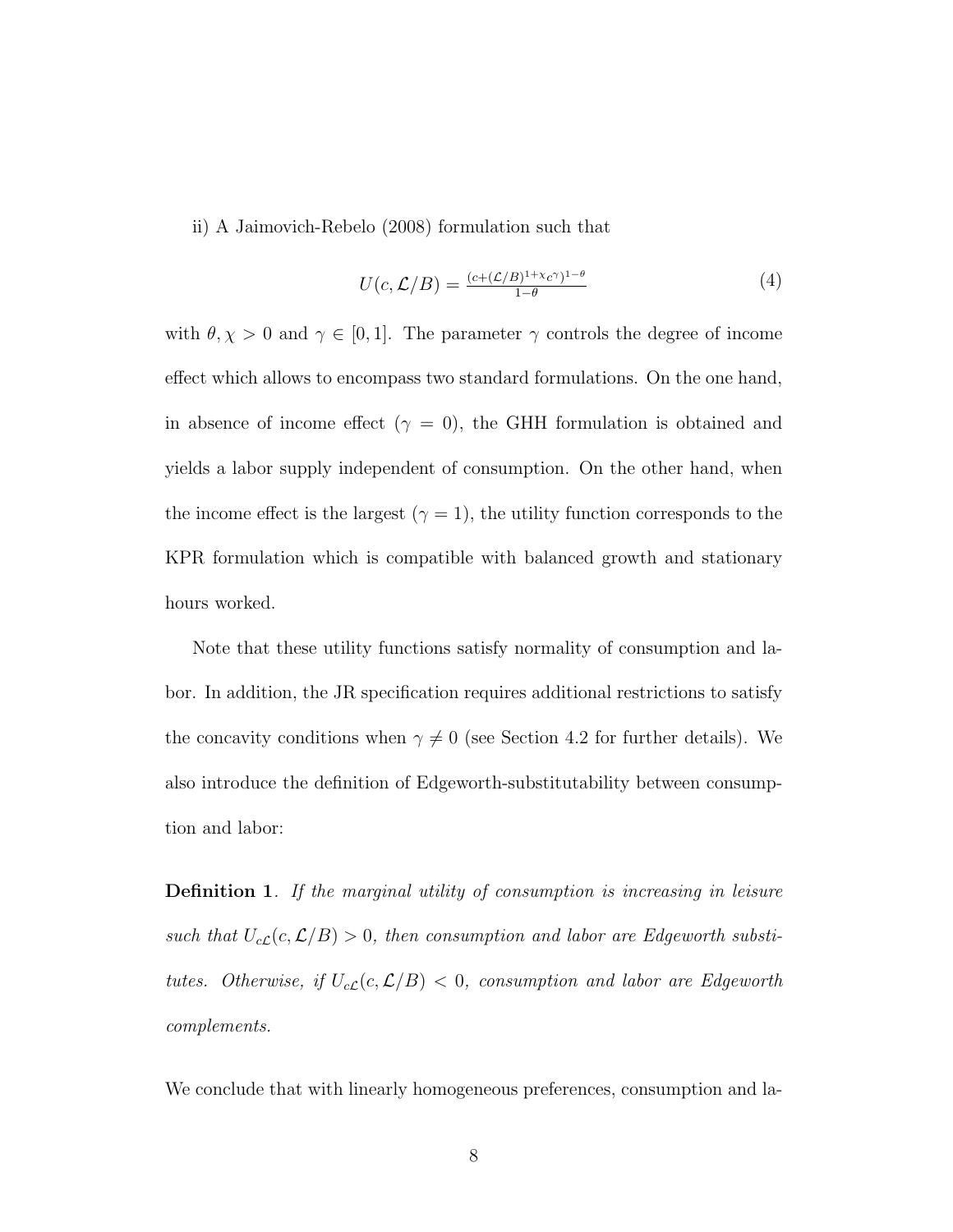bor are always Edgeworth substitutes since  $U_{c\mathcal{L}}(c,\mathcal{L}/B) > 0$ , but with JR preferences Edgeworth-substitutability between consumption and labor requires  $\gamma > \theta$  while Edgeworth-complementarity is obtained when  $\gamma < \theta$ . Note that Linnemann (2008) restricts his attention to a KPR utility function with  $\theta > 1$ which immediately implies strong Edgeworth-complementarity between consumption and labor.

The maximization program of the representative agent is given by:

$$
\max_{c(t),l(t),K(t)} \int_{t=0}^{+\infty} e^{-\rho t} U(c(t), (\bar{l} - l(t))/B)
$$
  
s.t.  $c(t) + \dot{K}(t) + \delta K(t) = r(t)K(t) + (1 - \tau(t))w(t)l(t)$  (5)  
 $K(0) = K_0 > 0$  given

where  $r(t)$  is the rental rate of capital,  $\rho > 0$  the discount rate,  $K(t)$  the capital stock and  $\delta > 0$  the depreciation rate of capital. Moreover, we assume that each household considers as given the tax rate  $\tau(t)$ . Let us introduce the Hamiltonian in current value:

$$
\mathcal{H} = U(c(t), (\bar{l} - l(t))/B) + \lambda(t) \Big[ r(t)K(t) + (1 - \tau(t))w(t)l(t) - c(t) - \delta K(t) \Big]
$$

with  $\lambda(t)$  the shadow price of capital  $K(t)$ . Considering the prices (10)-(11) and the tax rate  $\tau(t)$  as given, we derive the following first order conditions:

$$
U_c(c(t), (\bar{l} - l(t))/B) = \lambda(t)
$$
\n(6)

$$
(1/B)U_{\mathcal{L}}(c(t),(\bar{l}-l(t))/B) = \lambda(t)(1-\tau(t))w(t)
$$
\n
$$
(7)
$$

$$
\dot{\lambda}(t) = -\lambda(t)[r(t) - \rho - \delta] \tag{8}
$$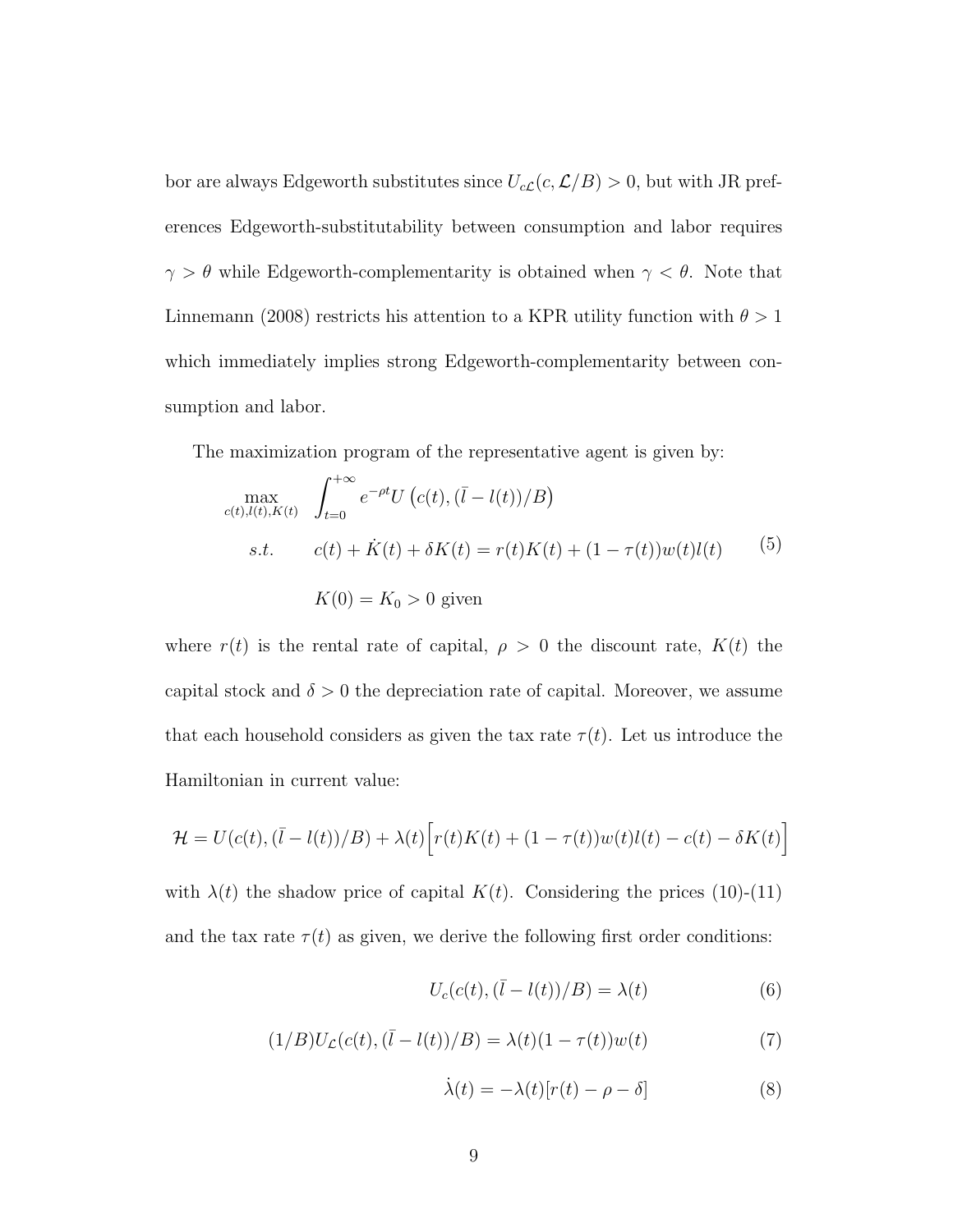Any solution with  $K(0) = K_0$  should also satisfy the transversality condition:

$$
\lim_{t \to +\infty} e^{-\rho t} \lambda(t) K(t) = 0 \tag{9}
$$

#### 2.3 Firms

We consider a competitive economy with a continuum of firms of unit size who produce a single good Y. Firms use capital  $K$  and labor  $l$  through a constant returns to scale production function  $Y = AF(K, l)$ , with A a scaling parameter. Let  $a = K/l$  so that the production function writes  $Y/l = Af(a)$ .

**Assumption 2.**  $f(a)$  is twice differentiable, increasing and concave.

From profit maximization we obtain the wage rate  $w(t)$  and the rental rate of capital  $r(t)$  as:

$$
r(t) = Af'(a(t)) \tag{10}
$$

$$
w(t) = A[f(a(t)) - a(t)f'(a(t))]
$$
\n(11)

We also compute the share of capital in total income:

$$
s(a) = \frac{af'(a)}{f(a)} \in (0, 1) \tag{12}
$$

and the elasticity of capital-labor substitution:

$$
\sigma(a) = -\frac{(1 - s(a))f'(a)}{af''(a)} > 0
$$
\n(13)

Our formulation admits as particular cases the technologies with a constant elasticity of capital-labor substitution such as the Cobb-Douglas function with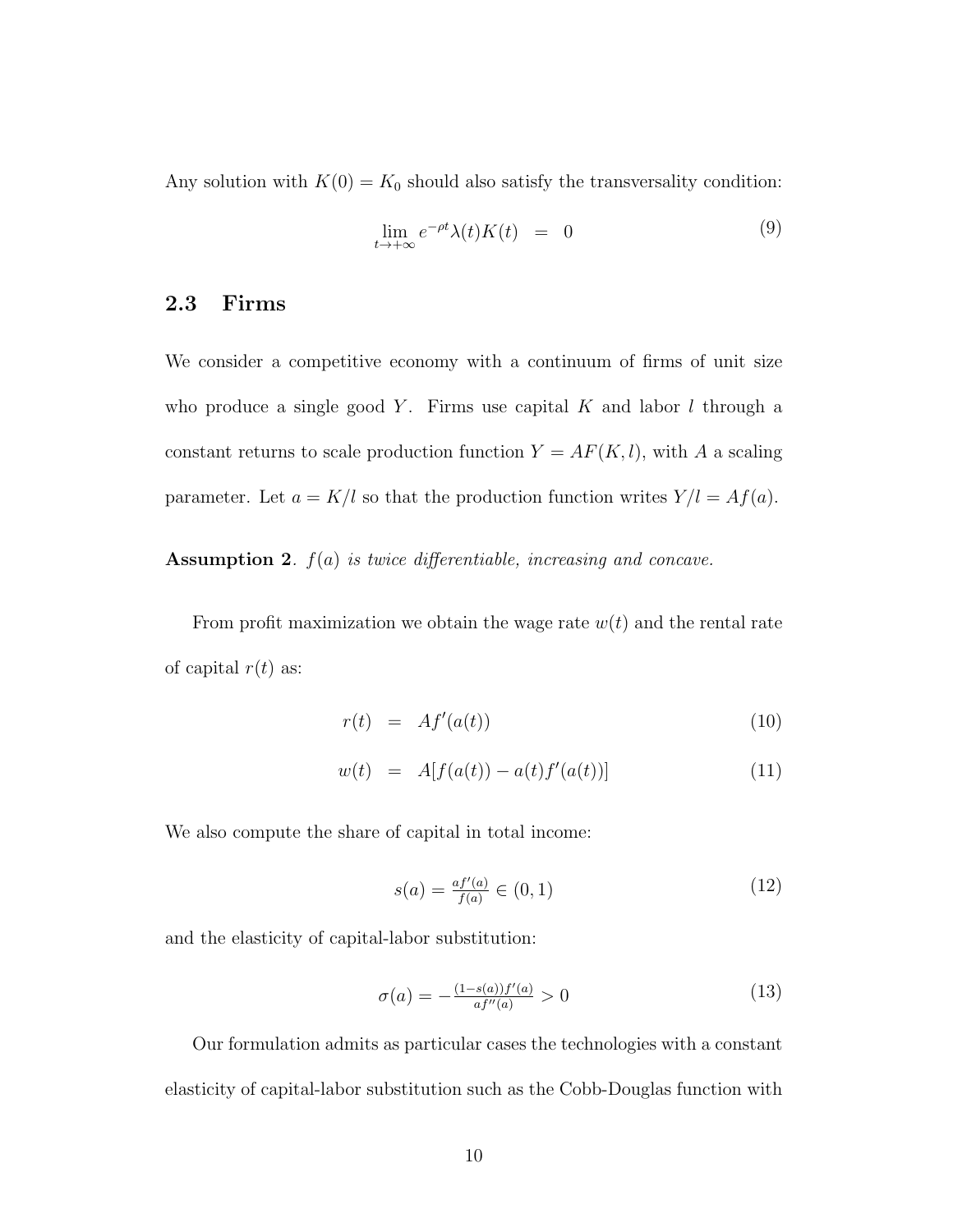$\sigma(a) = 1$  or the CES specification with  $\sigma(a) = \sigma \neq 1$  for all  $a > 0$ . As a result, our model encompasses the formulation of Ghilardi and Rossi (2014) where the results of SGU are extended to a CES technology. We introduce the following restriction:

**Assumption 3.** Capital and labor are sufficiently substitutes with  $\sigma(a)$  $s(a).$ 

This ensures that labor income is increasing with respect to the amount of labor.

## 3 Equilibrium

The following system of differential equations in  $K$  and  $\lambda$ , the shadow price of capital, describes the dynamics of the economy:<sup>3</sup>

$$
\dot{K}(t) = r(K(t), \lambda(t))K(t) + (1 - \tau(K(t), \lambda(t)))w(K(t), \lambda(t))l(K(t), \lambda(t))
$$

$$
- \delta K(t) - c(K(t), \lambda(t))
$$

$$
\dot{\lambda}(t) = -\lambda(t) \left[ r(K(t), \lambda(t)) - \rho - \delta \right]
$$
\n(14)

An intertemporal equilibrium is then a path  $\{K(t), \lambda(t)\}_{t\geq 0}$ , with  $K(0) = K_0$ , that satisfies equations (14) and the transversality condition (9).

<sup>3</sup>For details, the interested reader can refer to Section 1 of a Technical Appendix available upon request.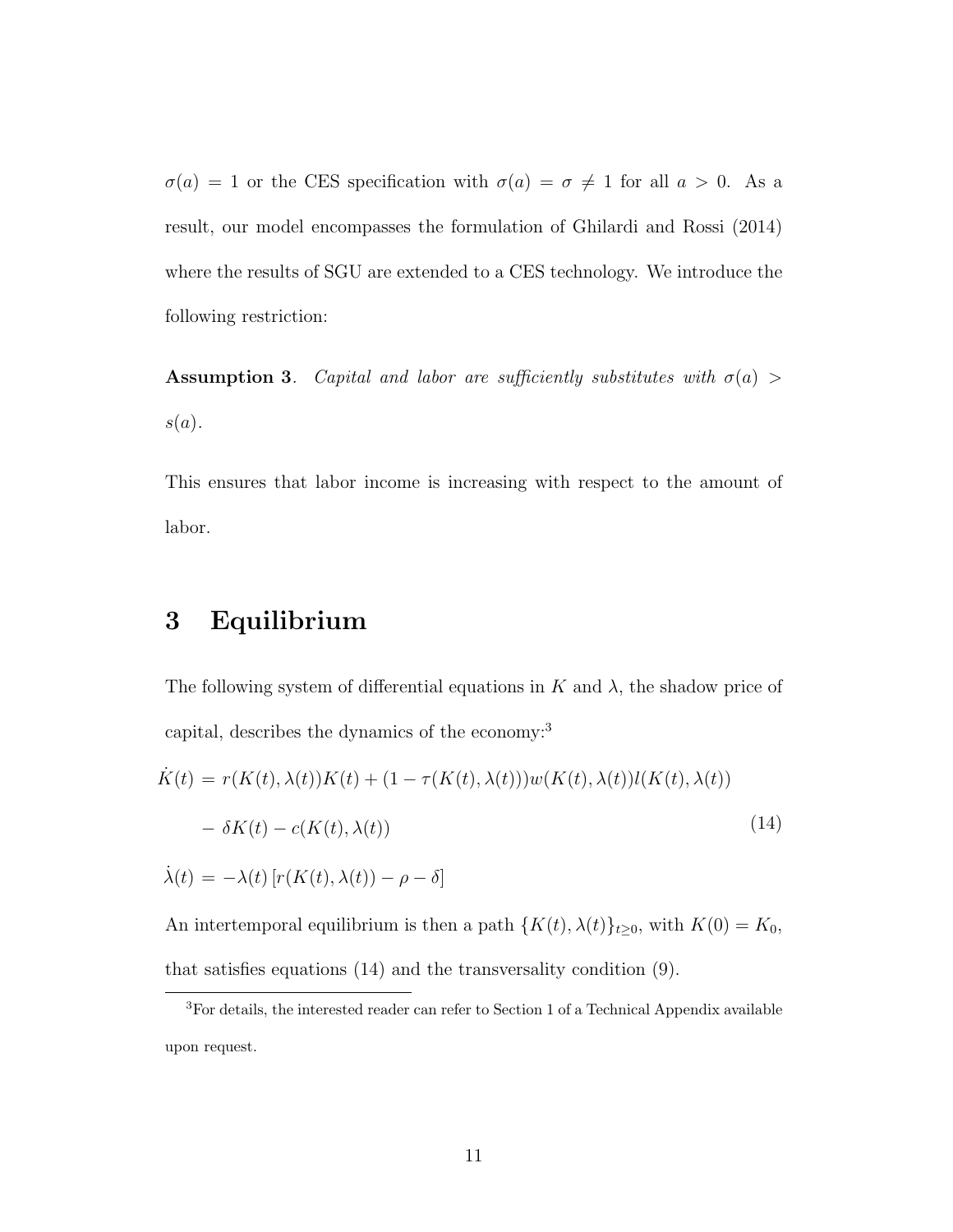A steady state is a solution  $(a^*, l^*, c^*, \tau^*)$ , with  $a^* = K^*/l^*$ , that satisfies the balanced-budget rule  $(2)$ , equations  $(10)-(11)$ , the first-order conditions of the households' program (6)-(8) and equations (14) with  $\dot{K} = \dot{\lambda} = 0$ . We use the scaling parameters  $A$  and  $B$  to ensure the existence of a normalized steady state (NSS),  $a^* = 1$  and  $l^* = 1$ , which remains invariant with respect to preference and technological parameters.

**Proposition 1.** Let Assumptions 1-2 hold. Then there exist unique values  $A^*$ and B<sup>\*</sup> such that when  $A = A^*$  and  $B = B^*$ ,  $(a^*, l^*) = (1, 1)$  is a NSS.

Proof: See Section 2 of the Technical Appendix.

Let us introduce the following elasticities:

$$
\varepsilon_{cc} = -\frac{U_c(c,\mathcal{L})}{U_{cc}(c,\mathcal{L})c}, \quad \varepsilon_{lc} = -\frac{U_{\mathcal{L}}(c,\mathcal{L})}{U_{\mathcal{L}c}(c,\mathcal{L})c}, \quad \varepsilon_{cl} = -\frac{U_c(c,\mathcal{L})}{U_{c\mathcal{L}}(c,\mathcal{L})l}, \quad \varepsilon_{ll} = -\frac{U_{\mathcal{L}}(c,\mathcal{L})}{U_{\mathcal{L}c}(c,\mathcal{L})l} \tag{15}
$$

Normality of consumption and leisure requires  $\frac{1}{\varepsilon_{cc}} - \frac{1}{\varepsilon_l}$  $\frac{1}{\varepsilon_{lc}} \geq 0$  and  $\frac{1}{\varepsilon_{ll}} - \frac{1}{\varepsilon_c}$  $\frac{1}{\varepsilon_{cl}} \geq 0$  and holds for both utility functions we consider. Concavity requires  $\frac{1}{\varepsilon_{cc}}$ 1  $\frac{1}{\varepsilon_{ll}} - \frac{1}{\varepsilon_{c}}$  $\varepsilon_{cl}$ 1  $\frac{1}{\varepsilon_{lc}} \geq$ 0. This property is satisfied for linearly homogeneous preferences, but the JR formulation requires further restrictions in the neighboorhood of the NSS (see proof of Proposition 3). According to Definition 1, note that when  $\varepsilon_{cl}$  and  $\varepsilon_{lc}$  are negative (positive), consumption and labor are Edgeworth substitutes (complements).

In the rest of the paper, we evaluate all the shares and elasticities previously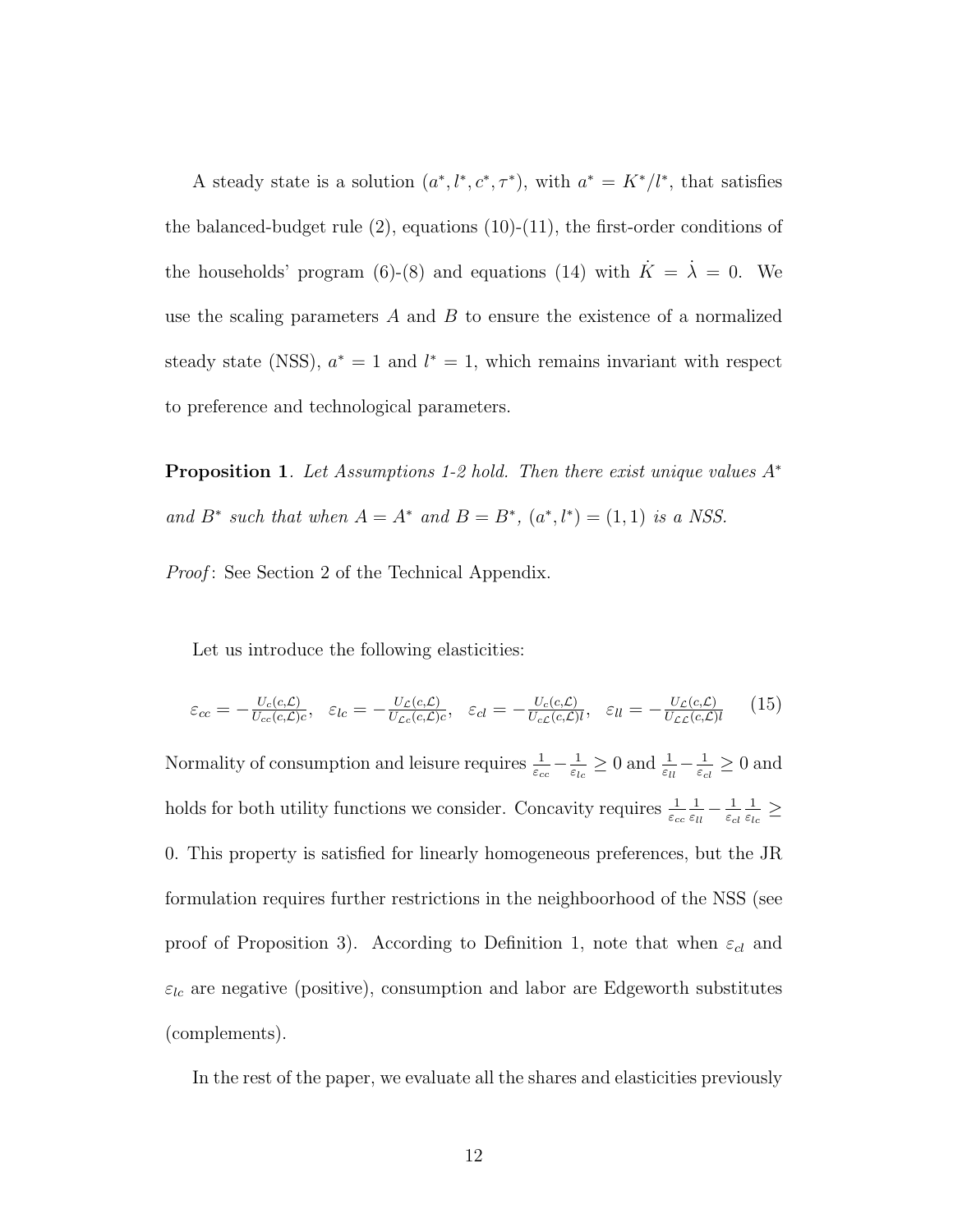defined at the NSS. From (3), (12) and (13), we denote indeed  $\alpha(c^*,(\bar{l}-\bar{l}))$  $1)/B^*$  =  $\alpha$ ,  $s(1) = s$  and  $\sigma(1) = \sigma$ .

## 4 Instability with non-separable preferences

This section provides simple conditions for the existence of local indeterminacy with non-separable preferences. Using the trace and the determinant of the Jacobian matrix associated to the linearized dynamic system evaluated at the NSS, we immediately derive a necessary condition for the existence of indeterminacy whatever the specification of the utility function:

Lemma 1. Let Assumptions 1-3 hold. A necessary condition for local indeterminacy of the NSS is  $\tau > \tau$ , with:

$$
\underline{\tau} = \frac{\frac{s}{\sigma} + \varepsilon_{cc} \left( \frac{1}{\varepsilon_{cc}} \frac{1}{\varepsilon_{ll}} - \frac{1}{\varepsilon_{cl}} \frac{1}{\varepsilon_{lc}} \right)}{1 + \varepsilon_{cc} \left( \frac{1}{\varepsilon_{cc}} \frac{1}{\varepsilon_{ll}} - \frac{1}{\varepsilon_{cl}} \frac{1}{\varepsilon_{lc}} \right)}
$$
(16)

Proof: See Section 3 of the Technical Appendix.

Given that the term  $\frac{1}{\varepsilon_{cc}}$ 1  $\frac{1}{\varepsilon_{ll}}-\frac{1}{\varepsilon_{c}}$  $\varepsilon_{cl}$ 1  $\frac{1}{\varepsilon_{lc}}$  measures the degree of concavity of the utility function, we conclude that stronger degrees of concavity imply that indeterminacy requires higher tax rates on labor income. Moreover, for any given specification of preferences, the lower bound  $\tau$  increases with the capital share of income and decreases with the elasticity of capital-labor substitution. In the particular case of additively-separable preferences with infinitely elastic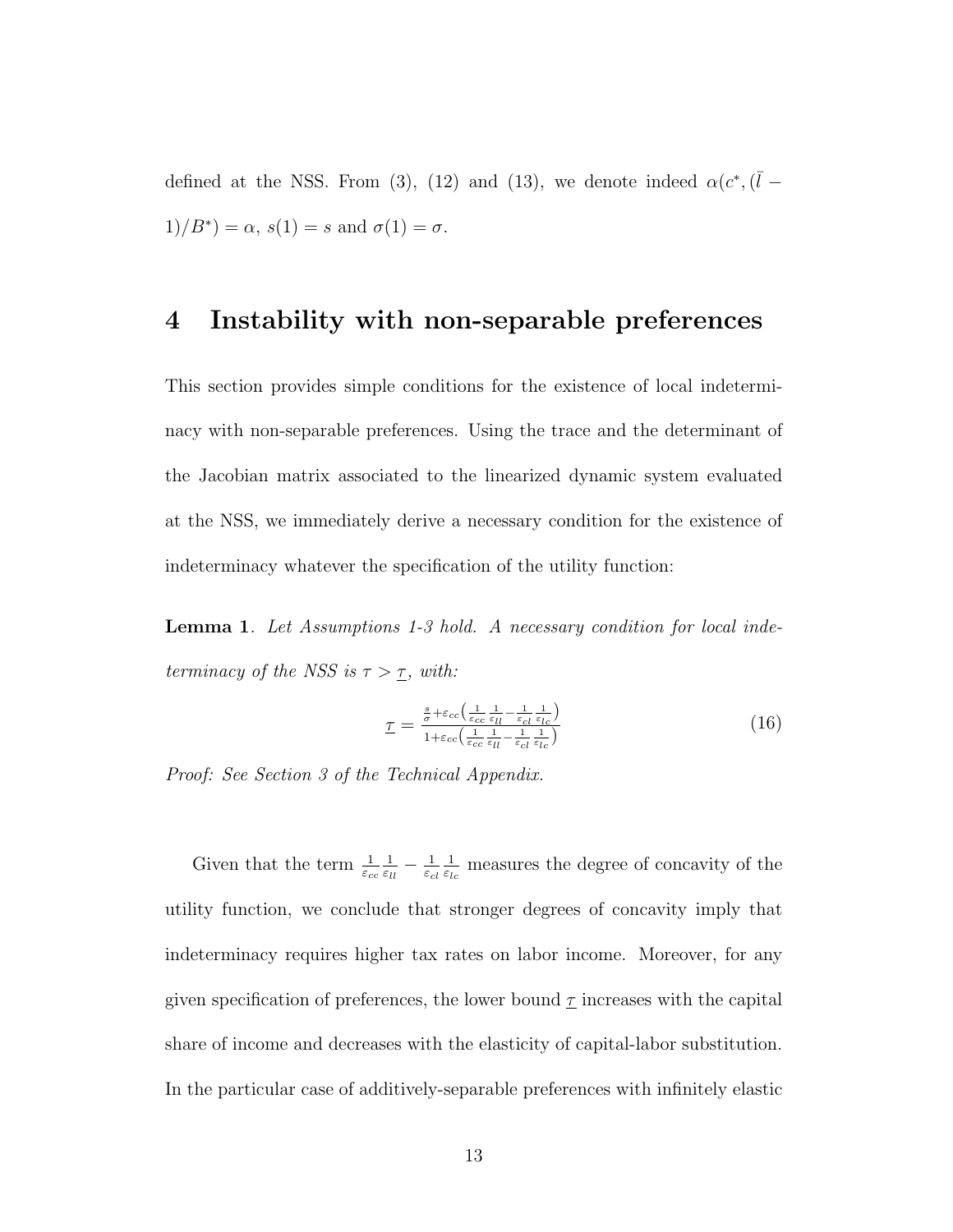labor  $(1/\varepsilon_{ll} = 1/\varepsilon_{cl} = 1/\varepsilon_{lc} = 0)$ , condition (16) becomes  $\tau > s/\sigma$ . The same necessary condition has been derived by Ghilardi and Rossi (2014) in this particular case with a CES technology.

#### 4.1 Linearly homogeneous preferences

A linearly homogeneous specification is characterized by  $\varepsilon_{lc}, \varepsilon_{cl} < 0$  such that consumption and labor are always Edgeworth substitutes. Moreover, notice that  $\frac{1}{\varepsilon_{cc}}$ 1  $\frac{1}{\varepsilon_{ll}}-\frac{1}{\varepsilon_{c}}$  $\varepsilon_{cl}$ 1  $\frac{1}{\varepsilon_{lc}} = 0$  and we obtain therefore from (16)  $\underline{\tau} = \frac{s}{\sigma}$  $\frac{s}{\sigma}$ . We derive the next Proposition:

**Proposition 2.** Under Assumptions 1-3, let  $U(c, \mathcal{L}/B)$  be linearly homogeneous and  $\underline{\tau} = \frac{s}{\sigma}$  $\frac{s}{\sigma}$ . There exist  $\bar{\rho} \in (0, +\infty]$ ,  $\bar{\tau} \in (\underline{\tau}, 1)$  and  $\bar{\varepsilon}_{cc} > 0$  such that the NSS is locally indeterminate if and only if  $\rho \in (0, \bar{\rho})$ ,  $\varepsilon_{cc} < \bar{\varepsilon}_{cc}$  and  $\tau \in (\tau, \bar{\tau})$ .



We show that local indeterminacy easily arises under linearly homogeneous preferences for tax rates within a bounded interval. Note that in order to have  $\tau < \bar{\tau}$ , we need a low enough elasticity of intertemporal substitution in consumption, i.e.  $\varepsilon_{cc} < \bar{\varepsilon}_{cc}$ , where  $\bar{\varepsilon}_{cc}$  can be arbitrarily large when the share of consumption in total utility  $\alpha$  is close to unity. Finally, the upper-bound on the elasticity of intertemporal substitution in consumption has important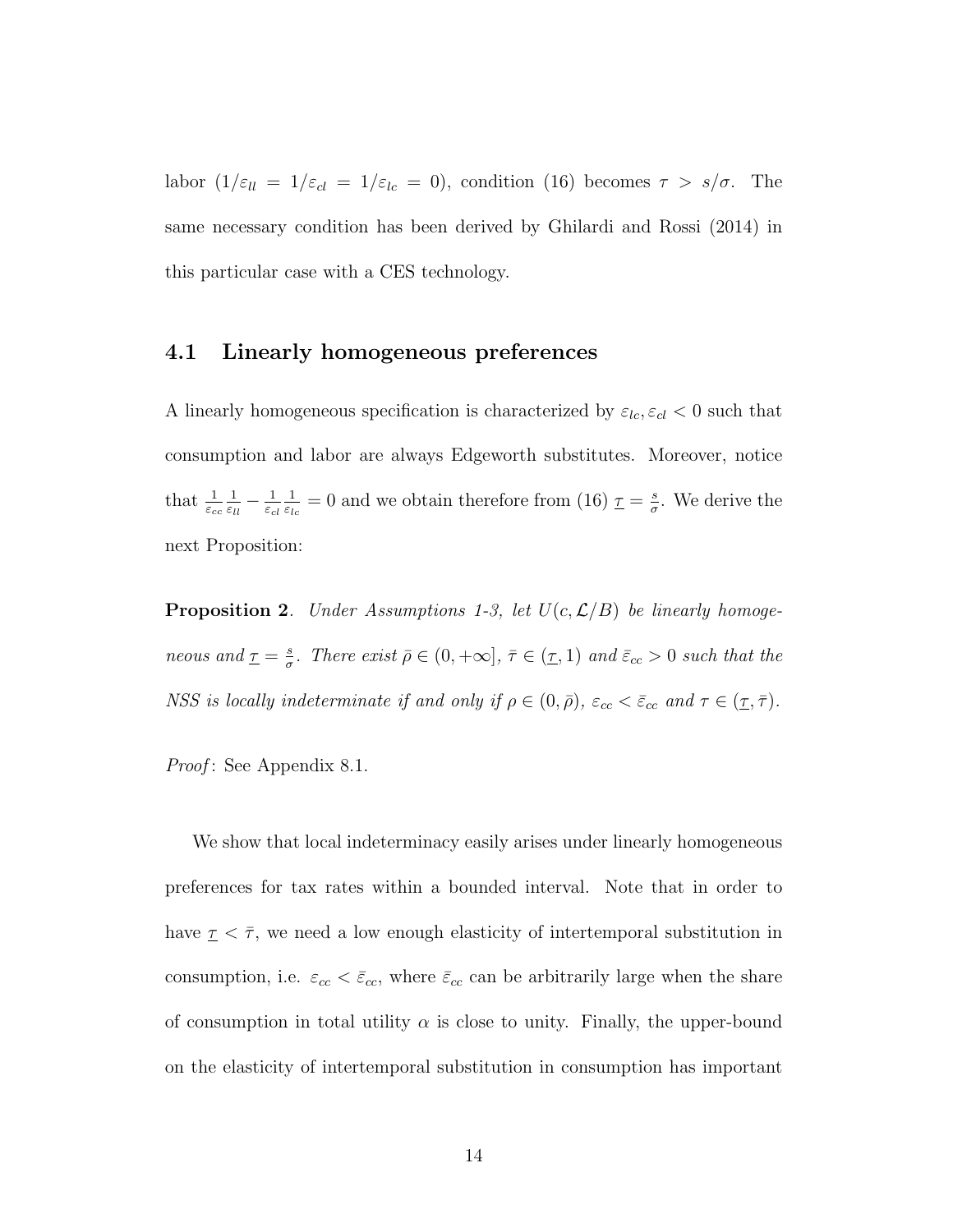implications on the wage elasticity of labor  $\varepsilon_{ll}$ . It can be shown that  $\varepsilon_{cc} < \bar{\varepsilon}_{cc}$ implies a sufficiently low wage elasticity of labor  $\varepsilon_{ll} < \bar{\varepsilon}_{ll}$ .

#### 4.2 Jaimovich-Rebelo preferences

Considering now JR preferences, we show that local indeterminacy also arises for tax rates within a bounded interval. We get the following Proposition:

**Proposition 3.** Under Assumptions 1-3, let  $U(c, \mathcal{L}/B)$  be given by (4). There is a critical value  $\gamma \in (0,1)$  such that for any given  $\gamma \in (\gamma,1]$ , there exist  $\bar{\rho} \in (0, +\infty], \underline{\theta} \in (0, \gamma), \bar{\theta} \in (\underline{\theta}, +\infty], \underline{\sigma} \in (s, +\infty), \underline{\tau} \in (0, 1) \text{ and } \bar{\tau} \in (\underline{\tau}, 1)$ such that the NSS is locally indeterminate if and only if  $\rho \in (0, \bar{\rho}), \theta \in (\underline{\theta}, \bar{\theta}),$  $\sigma > \underline{\sigma}$  and  $\tau \in (\underline{\tau}, \overline{\tau}).$ 

Proof: See Appendix 8.2.

Since  $\theta \in (0, \gamma)$ , Proposition 3 shows that indeterminacy occurs when consumption and labor are either Edgeworth substitutes or weak Edgeworth complements. More precisely, local indeterminacy is ruled out with a GHH specification characterized by the absence of income effect ( $\gamma = 0$ ) and a strong Edgeworth-complementarity. On the contrary, with KPR preferences ( $\gamma = 1$ ), consumption and labor are Edgeworth substitutes if  $\theta < 1$ . In this case, the existence of a range of destabilizing tax rates is ensured provided that the elastic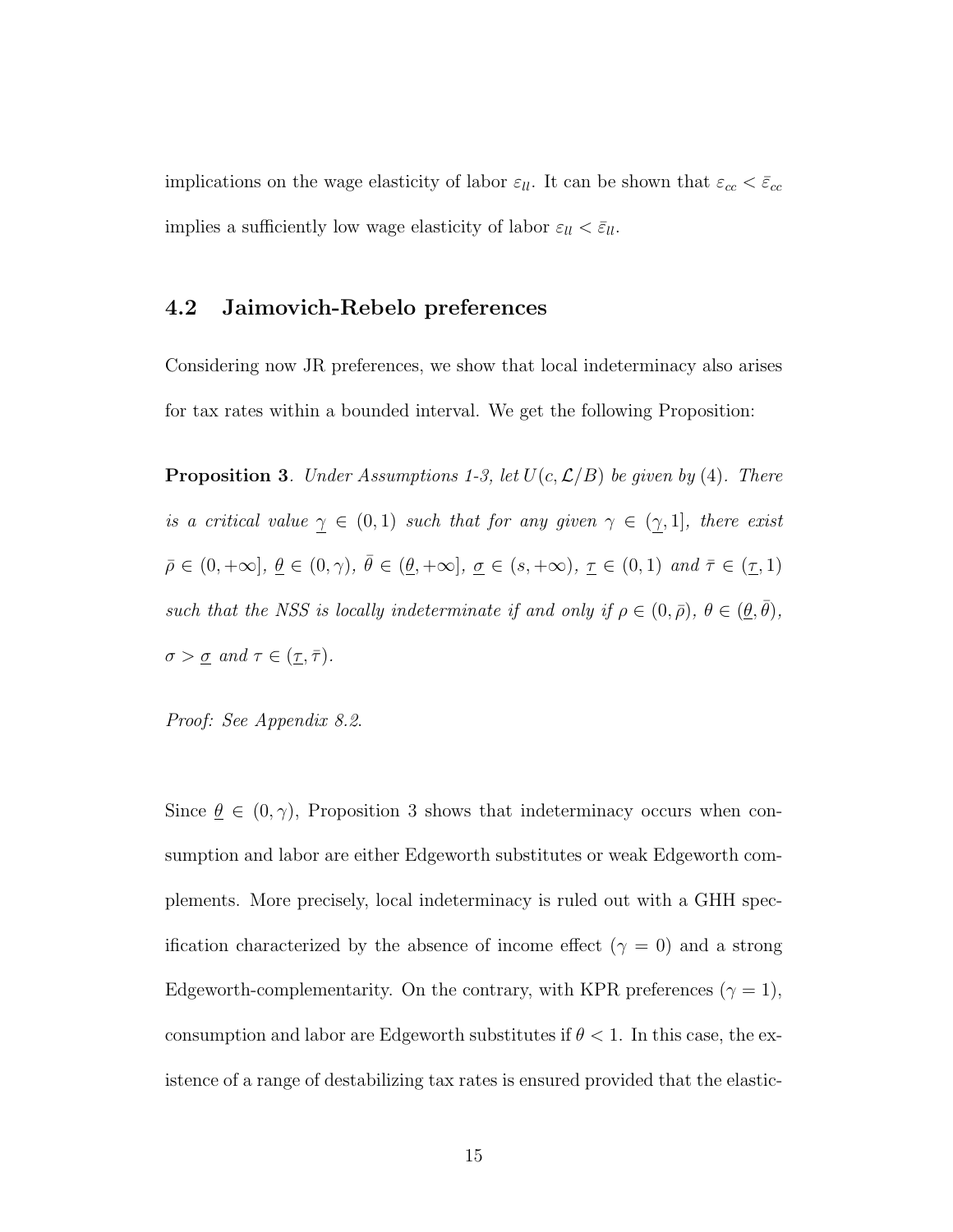ity of intertemporal substitution in consumption is not too large  $(\theta < \overline{\theta})$ . Otherwise, when consumption and labor become weak Edgeworth complements, indeterminacy may still hold but requires higher tax rates. This conclusion explains therefore the determinacy result of Linnemann (2008) since he assumes KPR preferences ( $\gamma = 1$ ) with  $\theta > 1$ , i.e. a strong Edgeworth-complementarity between consumption and labor.

## 5 Numerical illustrations

To illustrate our results, we use the evidence on effective tax rates on labor income given by Trabandt and Uhlig (2011) by choosing countries representative of four levels of tax rates: The U.S. (28%) for the lowest tax rates, Germany (41%) and France (46%), respectively for lower-intermediate and upper-intermediate rates and Sweden (56%) for the highest tax rates. According to the empirical literature, there is no clear agreement on the size of the elasticity of capital-labor substitution. On the first hand, the higher estimates of this elasticity belong to the range (1.24, 3.24) as shown in Duffy and Papageorgiou (2000) and Karagiannis et al. (2005). On the other hand, León-Ledesma et al.  $(2010)$ , Klump et al.  $(2007, 2012)$  and McAdam and Willman  $(2013)$  give an interval of  $(0.4,0.9)$  for lower estimates. There is also no consensus on the elasticity of intertemporal substitution in consumption.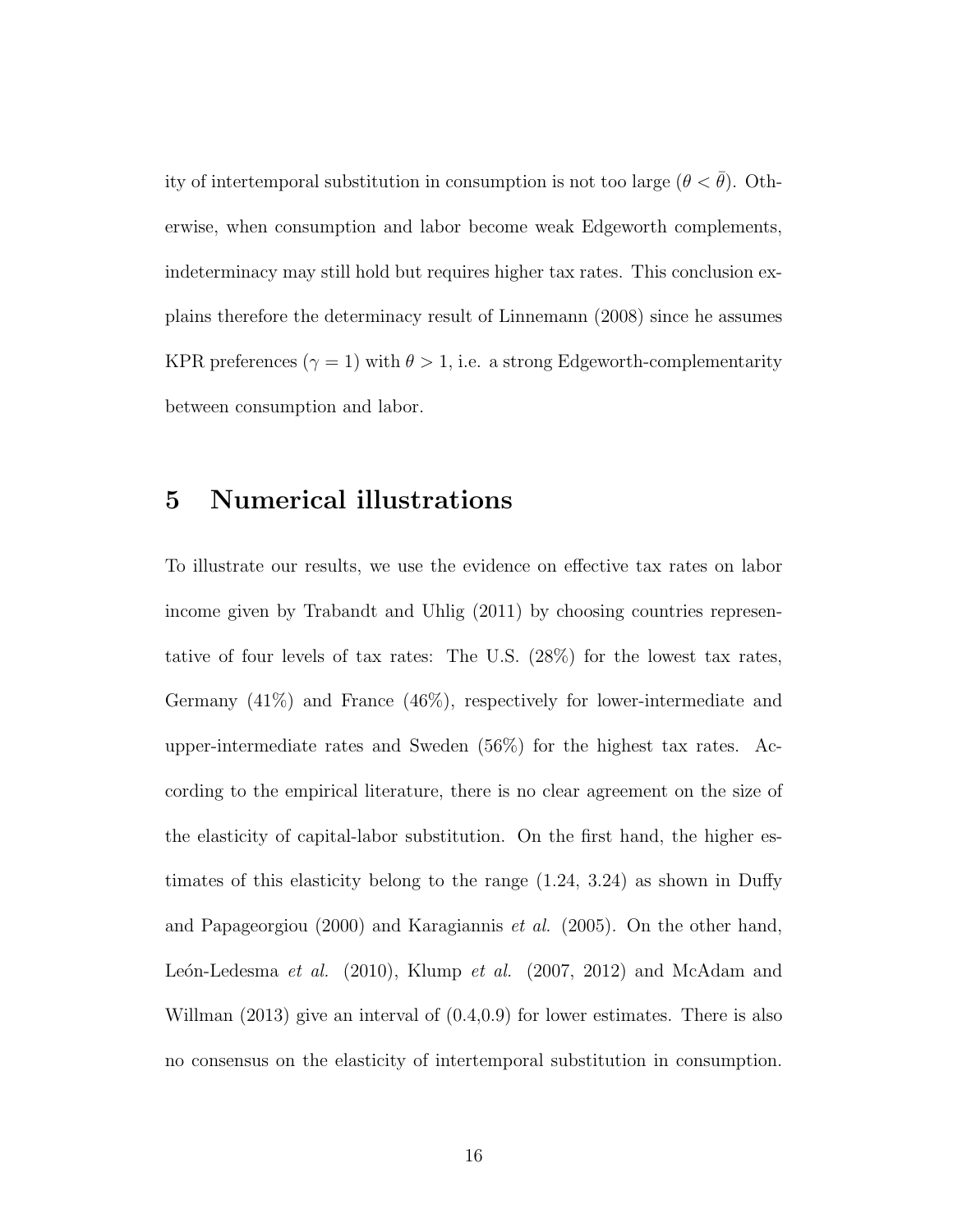Several contributions provide the range (0.2,0.8) (see Campbell (1999) and Kocherlakota (1996)), while Mulligan (2002), Vissing-Jorgensen and Attanasio (2003) and more recently Gruber (2013) show evidences for higher estimates with an interval (2,3). Finally, Rogerson and Wallenius (2009) investigate aggregate participation in the labor market at the macro level and find that the wage elasticity of labor belongs to the range (2.25, 3).

From the discussion above and considering calibrations based on quaterly data, Table 1 gives the values of parameters adopted:

| $\rho$ | S | $\varepsilon_{cc}$                                    | $\epsilon$ 11 |  |
|--------|---|-------------------------------------------------------|---------------|--|
|        |   | $0.01$ $0.025$ $0.3$ $[0.66, 2.5]$ $2.5$ $[0.8, 1.4]$ |               |  |

Table 1: Calibration of the model

Note that we consider values of the elasticity of capital-labor substitution  $\sigma$  larger than the share of labor  $1 - s$ . We do not cover the lower estimates of León-Ledesma et al.  $(2010)$  and McAdam and Willman  $(2013)$ . Two reasons motivate this choice. First, these studies consider biased technological change which is not present in our model. Second, as recently documented by Piketty and Zucman (2014), the share of capital in income is increasing with respect to the capital/income ratio which implies  $\sigma > 1$ . Although we do not reject the possibility of  $\sigma < 1$ , assuming  $\sigma > 1 - s$  ensures the property of an increasing capital income,  $r(t)K(t)$ , with respect to the stock of capital.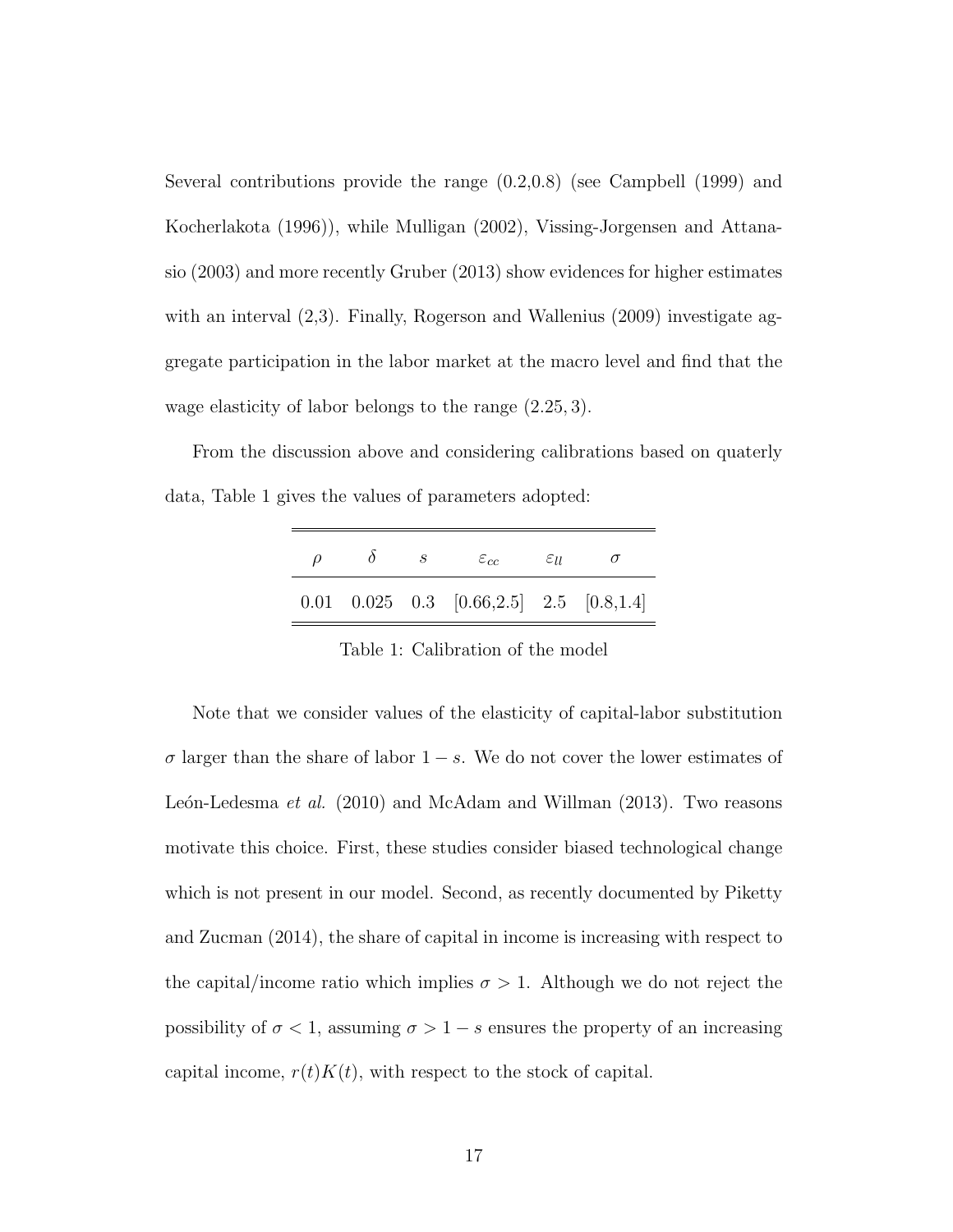The parameters  $\alpha$  for the linearly homogenous preferences and  $\theta,$   $\chi$  and  $\gamma$ for the JR preferences are choosen in order to match the elasticities  $\varepsilon_{cc}$  and  $\varepsilon_{ll}$ , taking as given the estimates of tax rate of the countries considered.

When the utility function is linearly homogeneous, all countries fall in the range of indeterminacy with the exception of the U.S. when  $\sigma$  is low as shown in Figure 1. Considering Proposition 2 and that  $\alpha \in (0.38, 0.6)$ , we find a lower bound for local indeterminacy  $\underline{\tau} \in (0.21, 0.38)$  while the inverval of the upper bound is given by  $\bar{\tau} \in (0.84, 0.95)$ .

#### Insert Figure 1 here.

With the JR formulation, our conclusions are much more contrasted as shown in Figure 2. On the first hand, when  $\varepsilon_{cc} = 0.66$ , no country experiences indeterminacy. Note that in this case, all countries exhibit Edgeworthcomplementarity between consumption and labor since  $\gamma < \theta$  holds. On the other hand, when  $\varepsilon_{cc} = 2.5$ , indeterminacy is plausible for countries with the higher taxes. In this case, we find a critical value  $\gamma \in (0.48, 0.64)$  which which implies Edgeworth-substitutability as  $\theta = 0.5$ .<sup>4</sup> Furthermore, since the values of  $\gamma$  implied by our calibration satisfy (0.89,0.97) when  $\varepsilon_{cc} = 2.5$ , we find an

<sup>&</sup>lt;sup>4</sup>The interval of  $\gamma$  with  $\gamma \in (0.48, 0.64)$  fits the upper estimates of Kahn and Tsoukalas (2011). Using Bayesian estimations, they report indeed a distribution of  $\gamma$  with mean 0.81 and a 10-90 percentiles interval of [0.69, 0.95].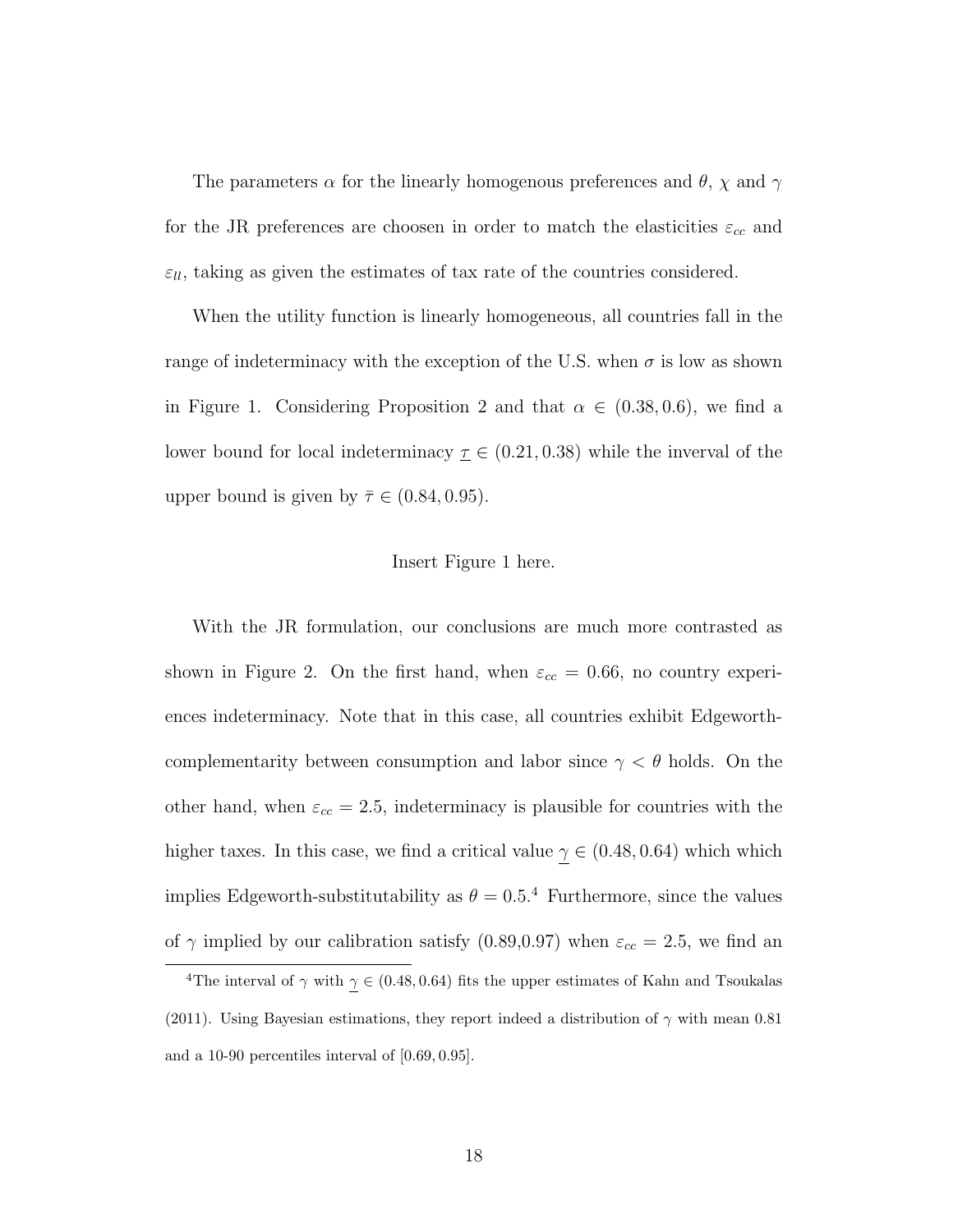interval of the lower bound  $\underline{\tau} \in (0.29, 0.5)$  while the upper bound satisfies  $\bar{\tau} \in (0.78, 0.81).$ 

#### Insert Figure 2 here.

Confirming the conclusions of SGU, our numerical exercises then show that most OECD countries may experience instability for a large set of nonseparable preferences with plausible values of structural parameters. Note however that we find local indeterminacy with significantly lower tax rates than SGU. It is also worth noting that while our formulation of the balancedbudget rule implies an elasticity of the tax rate with respect to wage income equal to −1, tax rates are not necessarily characterized by strong variations. Indeed, as shown in SGU, neither the first-order serial correlations, the contemporaneous correlations with output, nor the standard deviation relative to output of taxes, output, hours, and consumption is affected by the relative volatility of the sunspot shock or its correlation with the technology shock.

## 6 Economic intuition

To get an intuition for our results, let us start from the steady state and assume that agents expect an increase of the future tax rate. Following (7) and (10), future labor supply decreases and yields a lower interest rate. Consequently, current investment decreases and since households need to work less,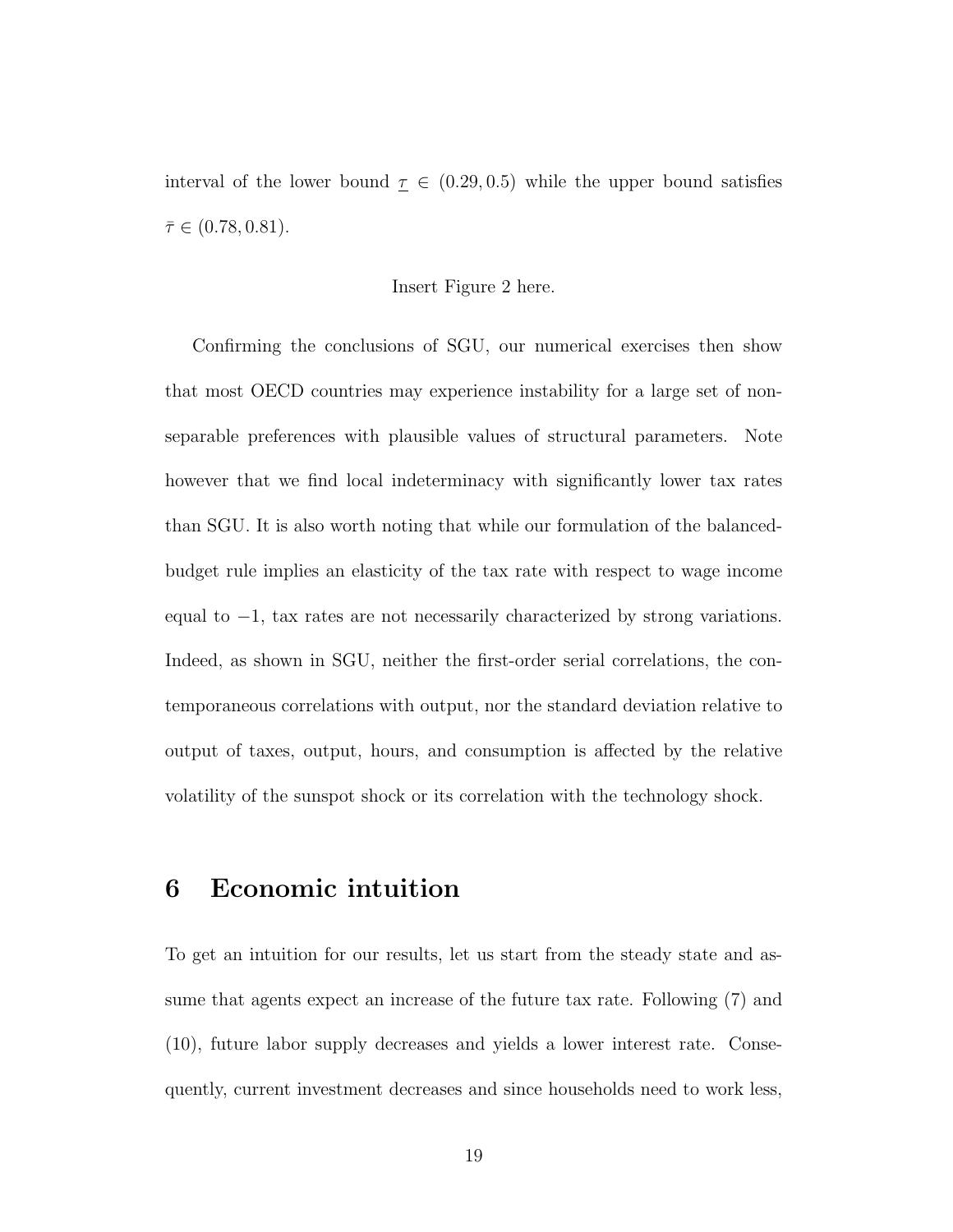they decrease their current labor supply below the steady state value. This generates a decline of income, leading agents to also decrease their current consumption below their steady state value, and thus a decline of the tax base that yields the government to balance its budget by increasing tax rates. It follows that the initial agents' expectations are self-fulfilling. Nevertheless one question remains: Why do expectations-driven fluctuations occur under some class of preferences while they are ruled out with others? The crucial point relies on the cross-elasticity  $\varepsilon_{lc}$  that needs to be negative or weakly positive, i.e. consumption and labor need to be Edgeworth substitutes or weak Edgeworth complements.

Since capital is predetermined, we have  $\dot{w}/w = -(s/\sigma) \dot{l}/l$ . Taking then the derivative with respect to time of the equation that describes the consumption/leisure trade-off, indeterminacy occurs if the following equality is satisfied:

$$
\left(\frac{s}{\sigma} + \frac{1}{\varepsilon_{ll}}\right)\frac{i}{l} - \frac{1}{\varepsilon_{lc}}\frac{\dot{c}}{c} = \frac{\dot{\lambda}}{\lambda} \tag{17}
$$

The decrease in interest rate involves  $\dot{\lambda} > 0$  since  $r < \delta + \rho$ . As current consumption and labor have decreased with respect to their steady state values, we conclude that self-fulfilling expectations imply  $\dot{c}/c > 0$  and  $\dot{l}/l > 0$  in order to guarantee the convergence toward the long run equilibrium. Therefore, expectations will be self-fulfilling if these different effects satisfy equation (17). As  $\left(\frac{s}{\sigma}+\frac{1}{\varepsilon_l}\right)$  $\frac{1}{\varepsilon_{ll}}$ ) is positive, this equation is satisfied if  $1/\varepsilon_{lc}$  is negative or positive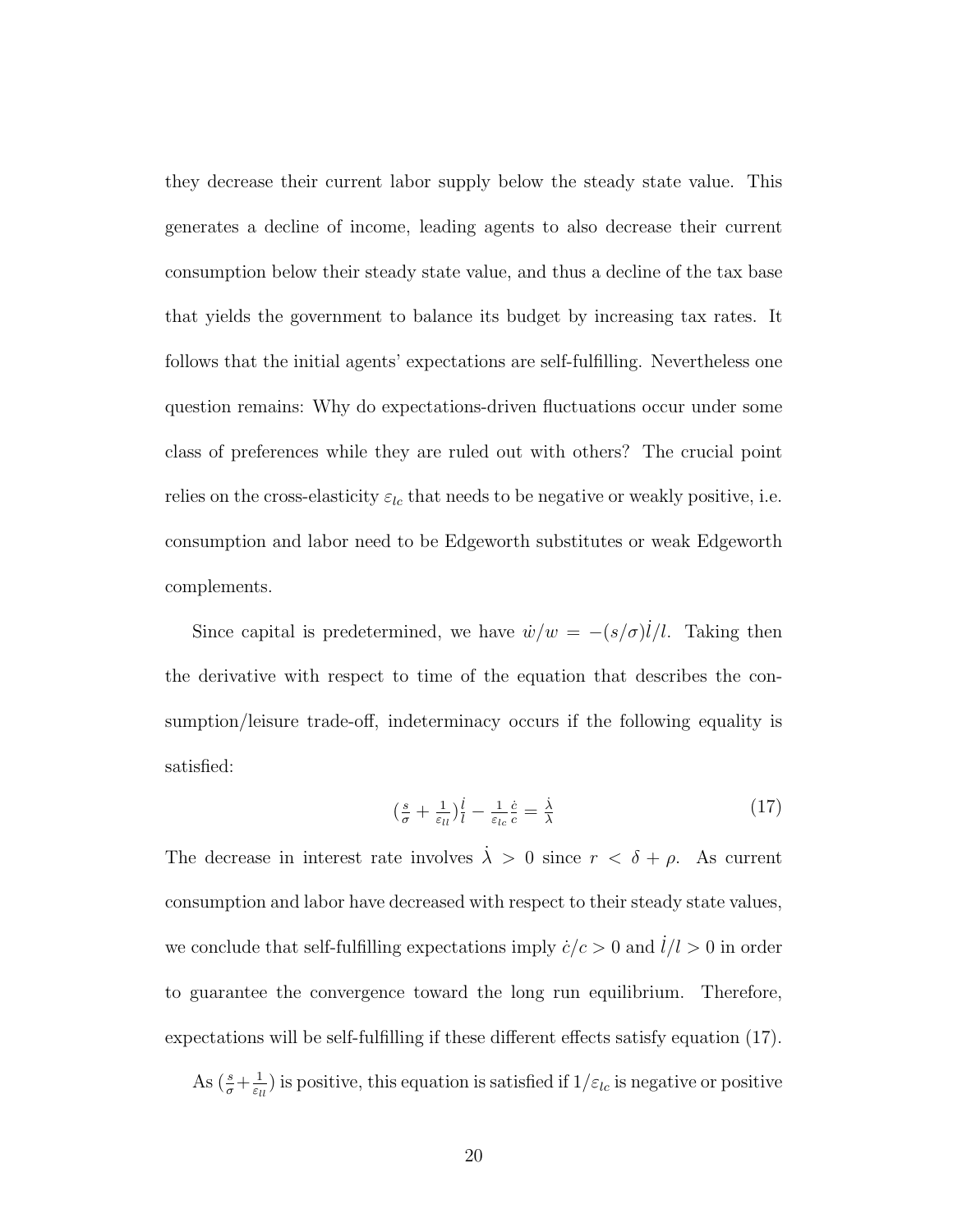but sufficiently low such that the first term on the left-hand side dominates the second one. Obviously, this is always the case with linearly homogeneous preferences since  $\varepsilon_{lc}$  < 0. On the contrary, with JR preferences, the sign of  $\varepsilon_{lc}$ is ambiguous and depends in particular on the size of  $\tau$  and  $\gamma$ , namely

$$
\frac{1}{\varepsilon_{lc}} = \frac{(\theta - \gamma)(1 + \chi) + \gamma(1 - \gamma)\mathcal{C}(\tau)}{1 + \chi - (1 - \gamma)\mathcal{C}(\tau)}\tag{18}
$$

where

$$
\mathcal{C}(\tau) \equiv \tfrac{(1-\tau)(\delta+\rho)(1-s)}{(1-\tau)(\delta+\rho)(1-s)+s\rho}
$$

is a decreasing function with respect to  $\tau$ . The denominator in equation (18) being positive, the sign of  $\varepsilon_{lc}$  is given by the numerator. Consider first that  $\gamma > \theta$ . The numerator of (18) is then negative for  $\gamma$  close enough to one so that the JR utility function displays Edgeworth-substitutability and equation (17) is always satisfied. In contrast, when  $\gamma < \theta$ , the numerator is positive and consumption and labor are therefore Edgeworth complements. It follows that the intertemporal mechanisms described in equation (17) can be satisfied only if  $1/\varepsilon_{lc}$  is not too large. Since C is decreasing in  $\tau$ , this requires higher tax rates. Assuming  $\gamma = 1$  and  $\theta > 1$ , Linneman (2008) postulates a strong complementarity between consumption and labor that prevents the existence of local indeterminacy under realistic tax rates.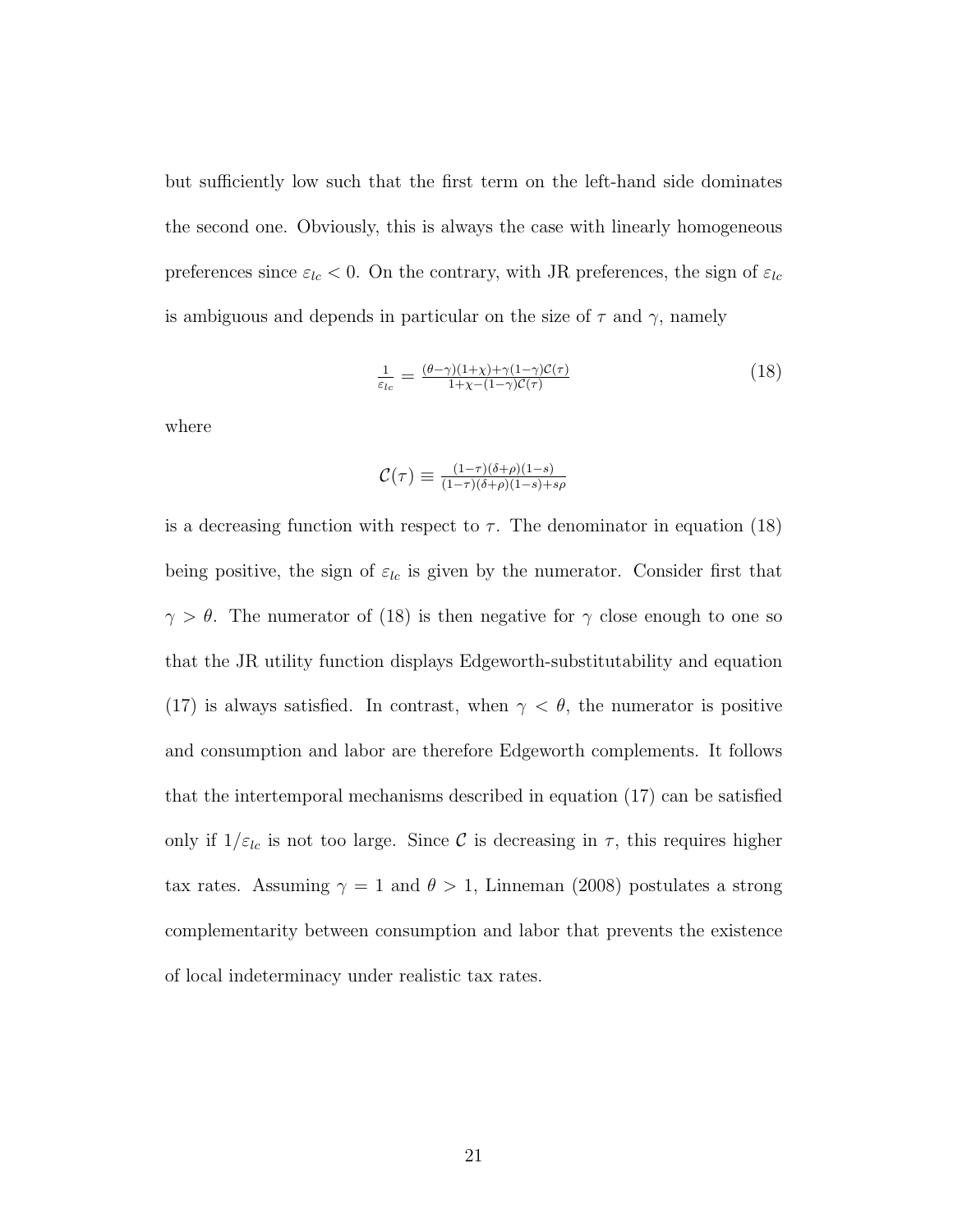## 7 Concluding comments

This paper contributes to the debate on the destabilizing properties of balanced-budget rules. We show that, contrary to the conclusion of Linneman (2008), there exists a large set of non-separable preferences for which balanced-budget rules with labor income taxes can easily generate macroeconomic instability and expectations-driven fluctuations. We prove that the existence of self-fulfilling expectations requires Edgeworth-substitutability or weak Edgeworth-complementarity between consumption and labor. Under these conditions, an intermediate range of tax rates is destabilizing if the elasticity of intertemporal substitution in consumption is sufficiently low. We then confirm and extend the initial findings of SGU showing the plausibility of balanced-budget rules as a source of macroeconomic instability for a large sample of OECD countries.

## References

- [1] Campbell, John (1999) Asset prices, consumption and the business cycle. In: John B. Taylor and Michael Woodford (Eds.), Handbook of Macroeconomics, pp. 1231-1303. North-Holland, Amsterdam.
- [2] Duffy, John and Chris Papageorgiou (2000) A cross-country empirical investigation of the aggregate production function specification. Journal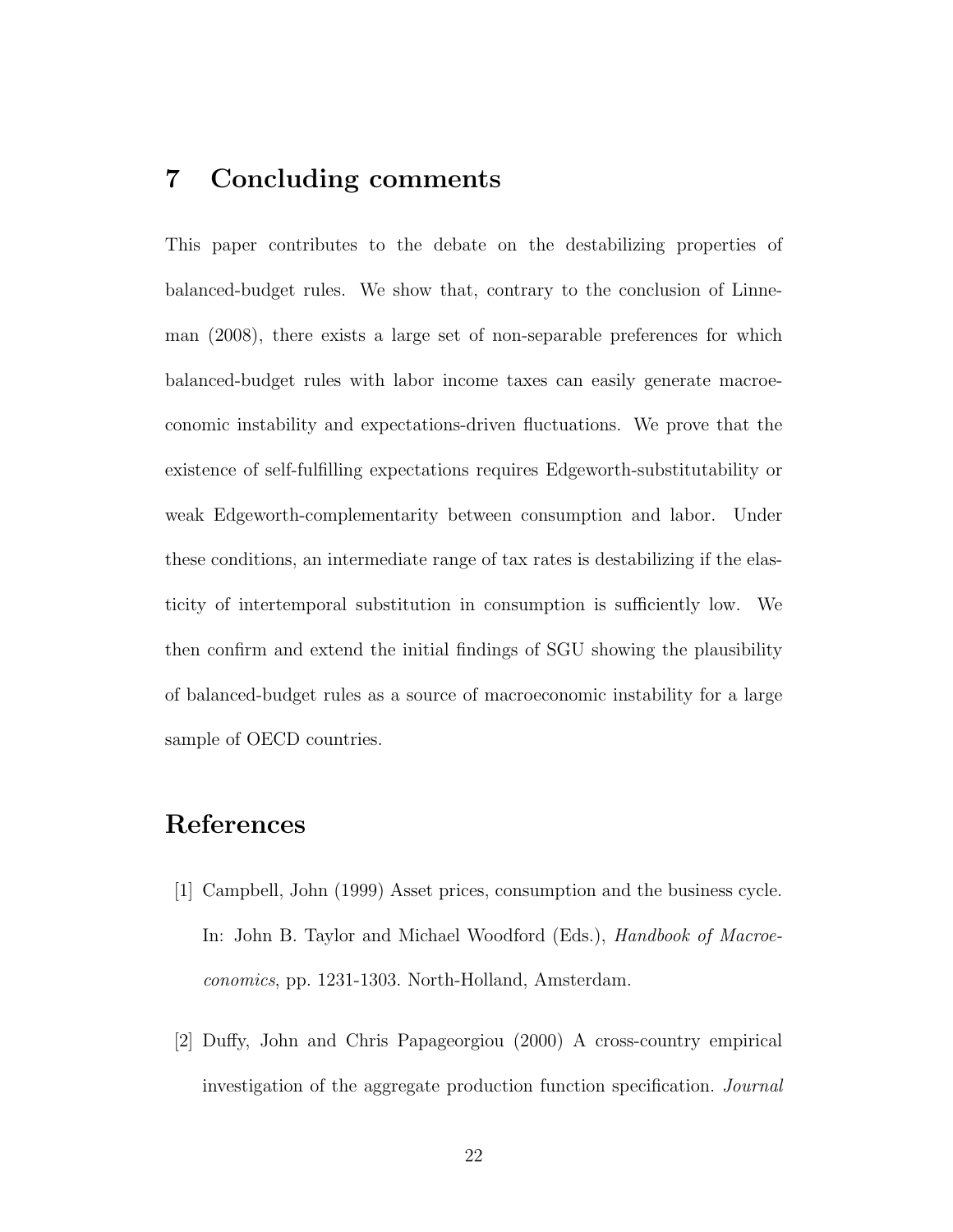of Economic Growth 5, 87-120.

- [3] Ghilardi, Matteo and Raffaele Rossi (2014) Aggregate stability and balanced-budget rules. Journal of Money, Credit and Banking 46, 1785- 1807.
- [4] Greenwood, Jeremy, Zvi Hercovitz, and Gregory Huffman (1988) Investment, capacity utilization and the real business cycle. American Economic Review 78, 402-417.
- [5] Gruber, Jonathan (2013) A tax-based estimate of the elasticity of intertemporal substitution. Quarterly Journal of Finance 3, 1-20.
- [6] Guo, Jang-Ting and Lansing, Kevin (1998) Indeterminacy and stabilization policy. Journal of Economic Theory 82, 481-490.
- [7] Guo, Jang-Ting and Sharon Harrison (2004) Balanced-budget rules and macroeconomic (in)stability. *Journal of Economic Theory* 119, 357-363.
- [8] Jaimovich, Nir and Sergio Rebelo (2008) Can news about the future drive business cycles? American Economic Review 99, 1097-1118.
- [9] Karagiannis, Giannis, Theodore Palivos and Chris Papageorgiou (2005) Variable elasticity of substitution and economic growth: theory and evidence. In: Diebold, Claude and C. Kyrtsou (Eds.), New Trends in Macroeconomics. Springer, Heidelberg.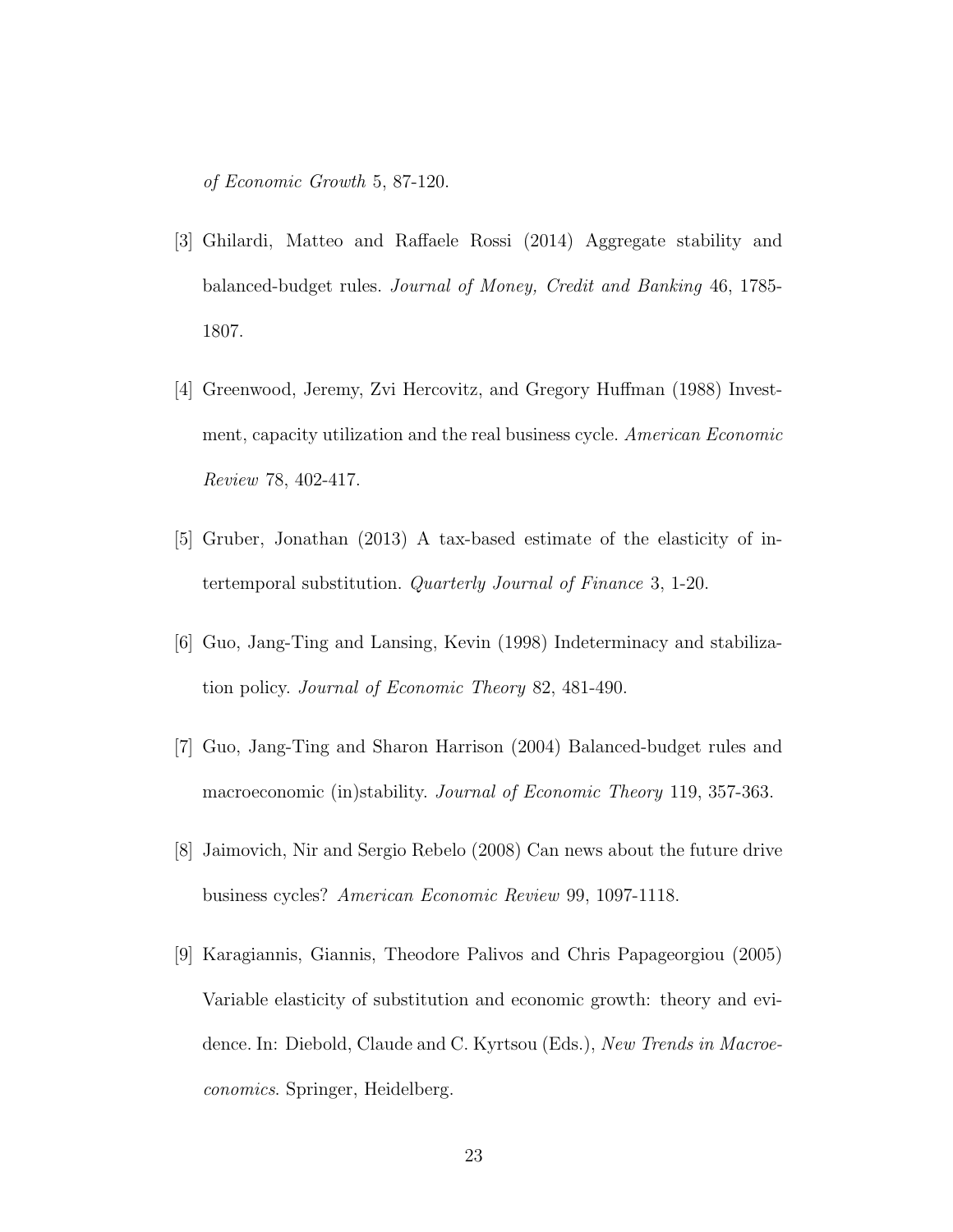- [10] Khan, Hashmat and John Tsoukalas (2011) Investment shocks and the comovement problem. Journal of Economic Dynamics and Control 35, 115-130.
- [11] King, Robert, Charles Plosser and Sergio Rebelo (1988) Production, growth and business cycles II: new directions. Journal of Monetary Economics 21, 309-341.
- [12] Klump, Rainer, Peter McAdam and Alpo Willman (2007) The long-term success of the neoclassical growth model. Oxford Review of Economic Policy 23, 94-114.
- [13] Klump, Rainer, Peter McAdam and Alpo Willman (2012) The normalized CES production function - theory and empirics. Journal of Economic Surveys 26, 769-799.
- [14] Kocherlakota, Narayana (1996) The equity premium: it's still a puzzle. Journal of Economic Literature 36, 42-71.
- [15] Lane, Philip (2003) The cyclical behaviour of fiscal policy: evidence from the OECD. Journal of Public Economics 87, 2661-2675.
- [16] Le´on-Ledesma, Miguel, Peter McAdam and Alpo Willman (2010) Identifying the elasticity of substitution with biased technical change. American Economic Review 100, 1330-1357.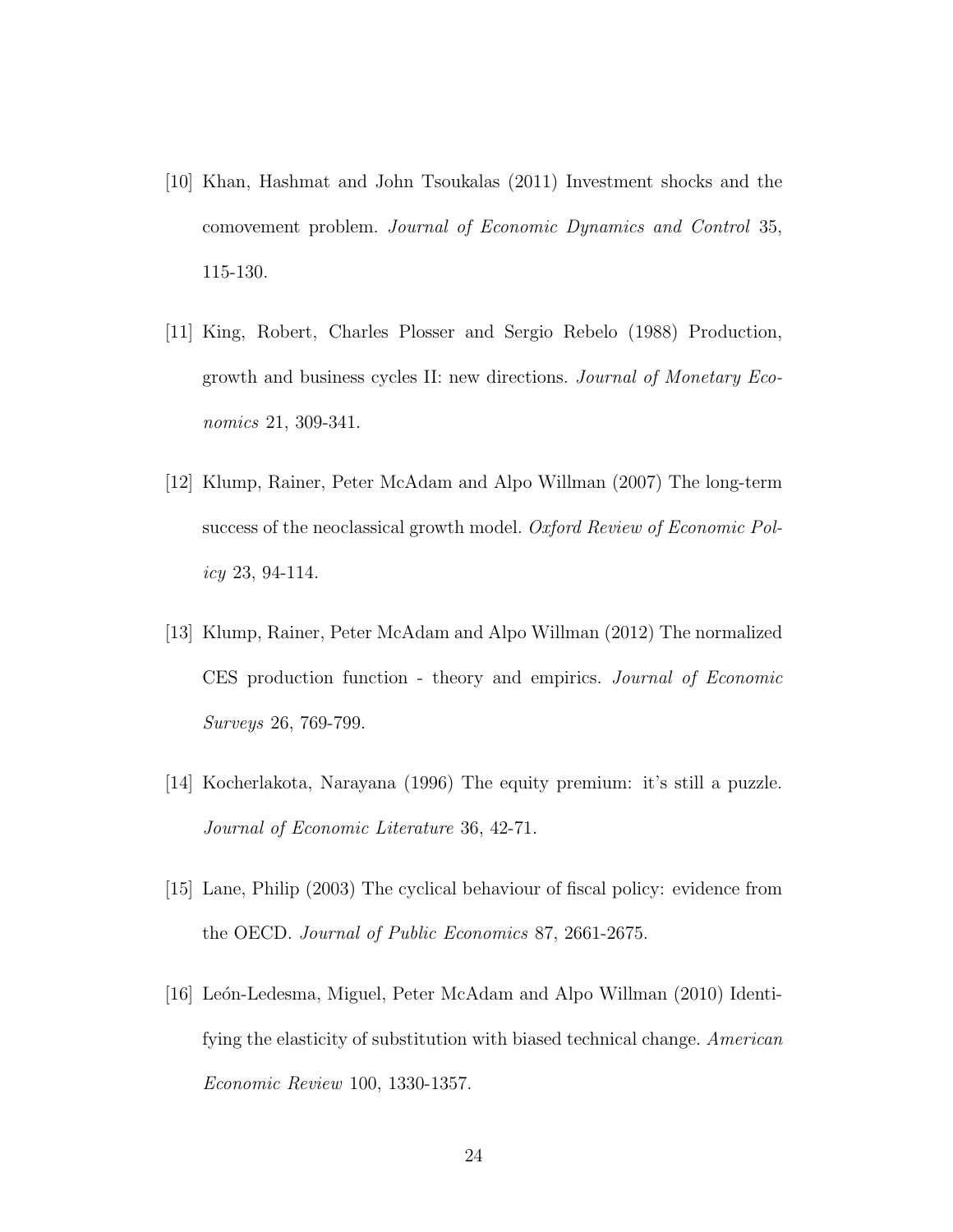- [17] Linnemann, Ludger (2008) Balanced budget rules and macroeconomic stability with non-separable utility. Journal of Macroeconomics 30, 199- 215
- [18] MacAdam, Peter and Alpo Willman (2013) Medium run redux. Macroeconomic Dynamics 17 ,695-727.
- [19] Mulligan, Casey (2002) Capital interest and aggregate intertemporal substitution. NBER Working Paper, 9373.
- [20] Piketty, Thomas and Gabriel Zucman (2014) Capital is back: wealthincome ratio in rich countries 1700-2010. Quaterly Journal of Economics 129, 1255-1310.
- [21] Rogerson, Richard and Johanna Wallenius (2009) Micro and macro elasticities in a life cycle model with taxes. Journal of Economic Theory 144, 2277-2292.
- [22] Schaechter, Andrea, Tidiane Kinda, Nina Budina and Anke Weber (2012) Fiscal rules in response to the crisis. IMF Working Paper, 12/187.
- [23] Schmitt-Grohé, Stephanie and Martin Uribe (1997) Balanced-budget rules, distortionary taxes, and aggregate instability. Journal of Political Economy 105, 976-1000.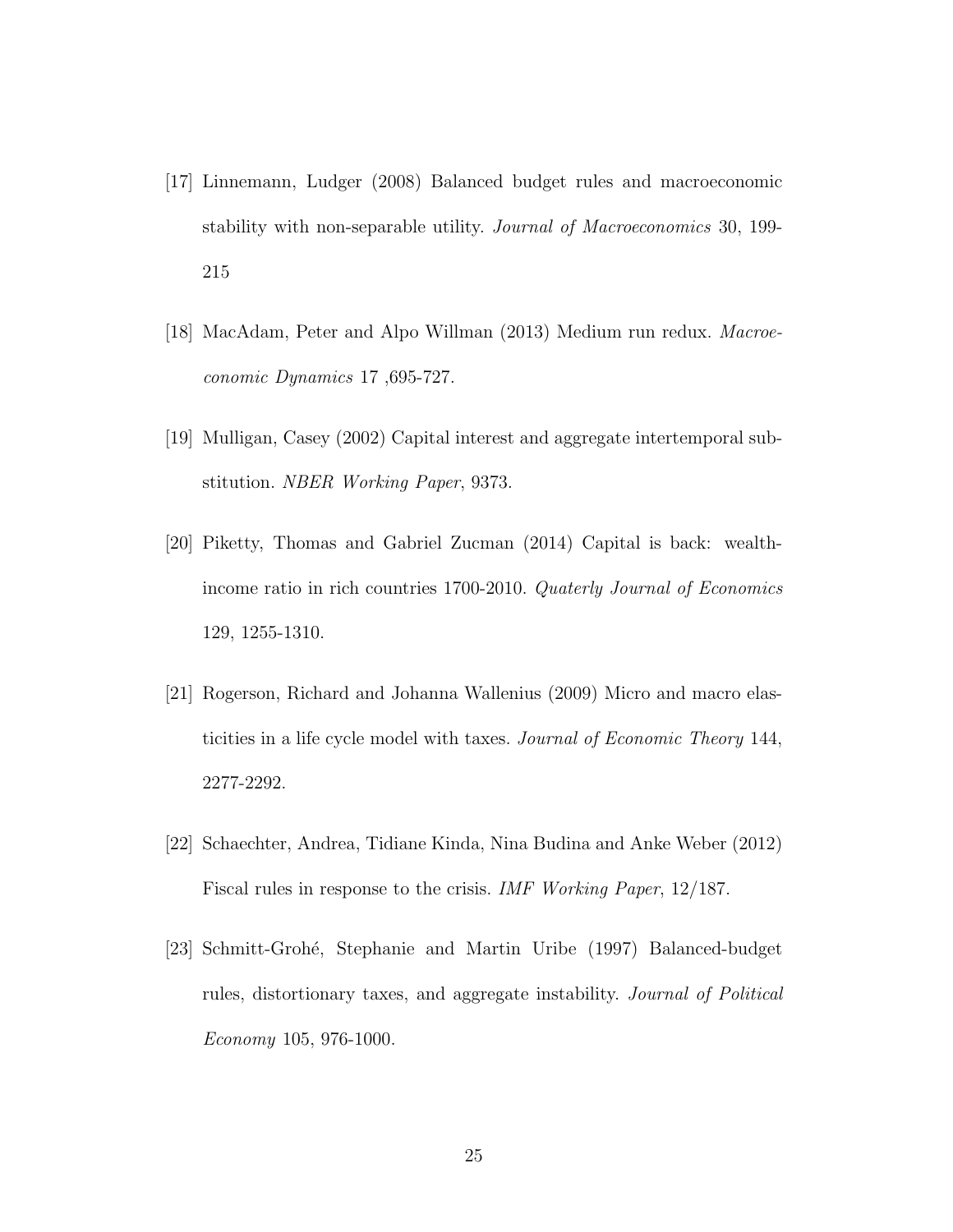- [24] Trabandt, Mathias and Harald Uhlig (2011) The Laffer curve revisited. Journal of Monetary Economics 58, 305-327.
- [25] Vissing-Jorgensen, Annette and Orazio Attanasio (2003) Stock-market participation, intertemporal substitution and risk aversion. American Economic Review Papers and Proceedings 93, 383-391.

## 8 Appendix

#### 8.1 Proof of Proposition 2

Using the general expressions for the Trace and the Determinant as given in Section 3 of the Technical Appendix, the Trace and the Determinant with linearly homogeneous preferences are given by:

$$
\mathcal{T} = \rho - \frac{(\rho + \delta)(1 - s)\tau}{\sigma \tau - s}
$$

and

$$
\mathcal{D} = \tfrac{(1-\tau)(\delta+\rho)(1-s)}{(1-\alpha)s\sigma(\sigma\tau-s)}P(\tau)
$$

with

$$
P(\tau) = [(\rho + \delta)(1 - s) + s\rho] + \frac{\alpha}{1 - \alpha}(1 - \tau)(\rho + \delta)(1 - s) - \frac{\tau[(1 - \tau)(\rho + \delta)(1 - s) + s\rho](1 - \alpha)\varepsilon_{cc}}{(1 - \tau)}
$$

From the trace, we derive the lower bound on tax rate as given by (16):

$$
\underline{\tau} = \frac{s}{\sigma} \tag{19}
$$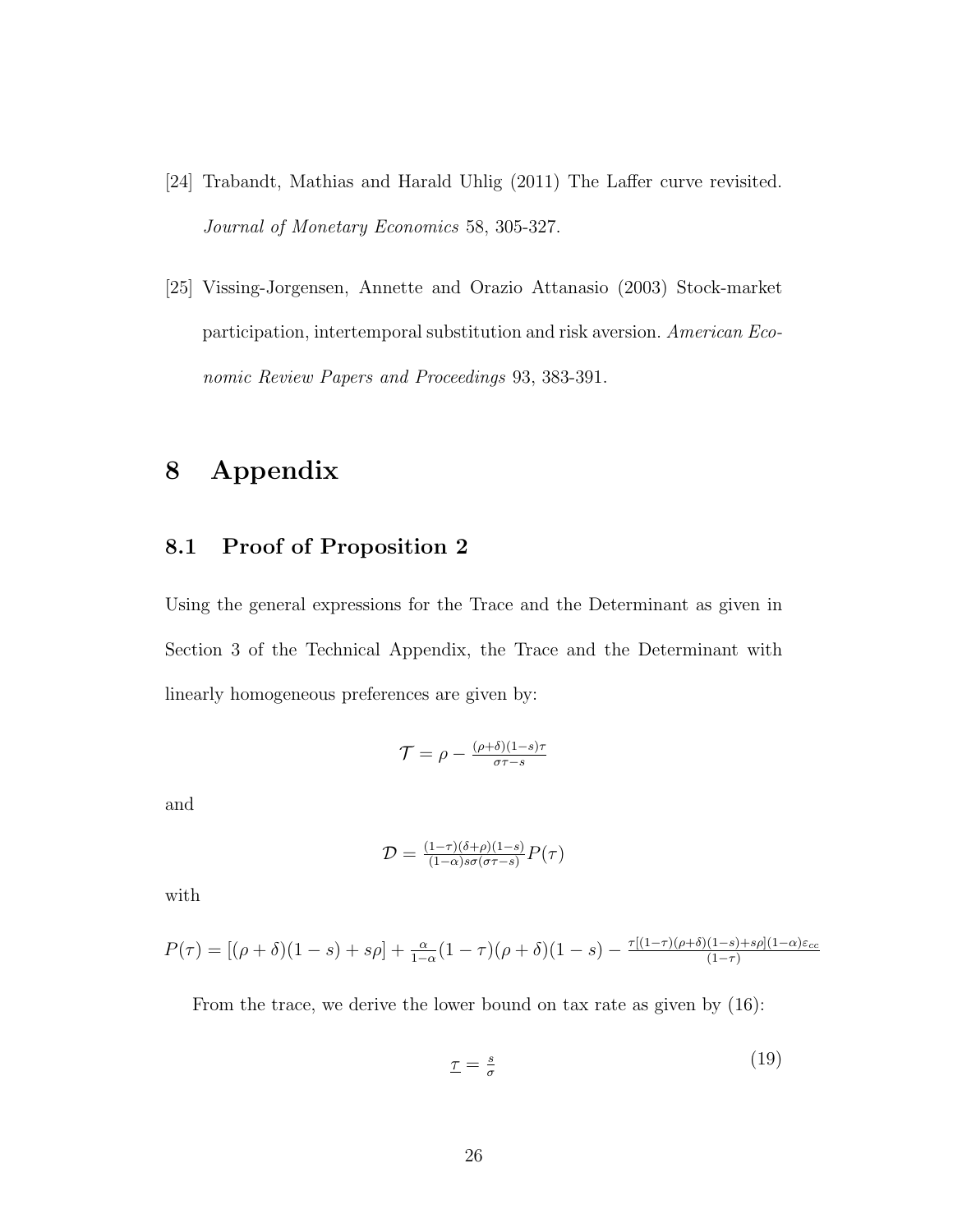Under this condition, we conclude that  $\mathcal{T} < 0$  when:

*i)* 
$$
\rho < \bar{\rho} = \frac{\delta(1-s)\tau}{\sigma\tau - s - (1-s)\tau}
$$
 *if*  $\sigma\tau - s - (1-s)\tau > 0$   
*ii)*  $\rho \in (0, +\infty)$  *otherwise*

Moreover, we derive:

$$
\frac{\partial P(\tau)}{\partial \tau} = -\frac{\alpha}{1-\alpha} (\rho + \delta)(1-s) - \frac{(1-\alpha)\varepsilon_{cc}}{(1-\tau)^2} [(1-\tau)^2(\rho + \delta)(1-s) + s\rho] < 0
$$

The polynomial  $P(\tau)$  is positive when  $\tau = 0$  and negative when  $\tau = 1$ . Since  $P(\tau)$  is monotonically decreasing in  $\tau$ , there exists therefore a unique solution  $\overline{\tau} \in (0,1)$  such that  $P(\tau) > 0$  if  $\tau < \overline{\tau}$ . Since the denominator is positive when  $\tau > \tau$ , the determinant is positive if and only if  $\tau \in (\tau, \overline{\tau})$ . We finally need to check that  $\tau < \bar{\tau}$ . Substituting  $\tau = \frac{s}{\sigma}$  $\frac{s}{\sigma}$  into  $P(\tau)$ , the interval  $(\underline{\tau}, \overline{\tau})$  is non-empty if and only if  $P(\underline{\tau}) > 0,$  i.e.  $\varepsilon_{cc}$  is low enough such that:

$$
\varepsilon_{cc} < \bar{\varepsilon}_{cc} = \frac{(1 - s/\sigma)[(\rho + \delta)(1 - s) + s\rho + (1 - s/\sigma)(\rho + \delta)(1 - s)\frac{\alpha}{(1 - \alpha)}]}{(1 - \alpha)\frac{s}{\sigma}[(1 - s/\sigma)(\rho + \delta)(1 - s) + s\rho]} \tag{20}
$$

$$
\qquad \qquad \Box
$$

#### 8.2 Proof of Proposition 3

Using the general expressions for the Trace and the Determinant as given in Section 3 of the Technical Appendix, the Trace and the Determinant with JR preferences are given by:

$$
\mathcal{T} = \rho - \frac{(\rho + \delta)(1 - s)\tau}{\sigma \tau - s - (1 - \tau)\sigma \varepsilon_{cc} \left[ \frac{1}{\varepsilon_{cc}} \frac{1}{\varepsilon_{ll}} - \frac{1}{\varepsilon_{cl}} \frac{1}{\varepsilon_{lc}} \right]}
$$

and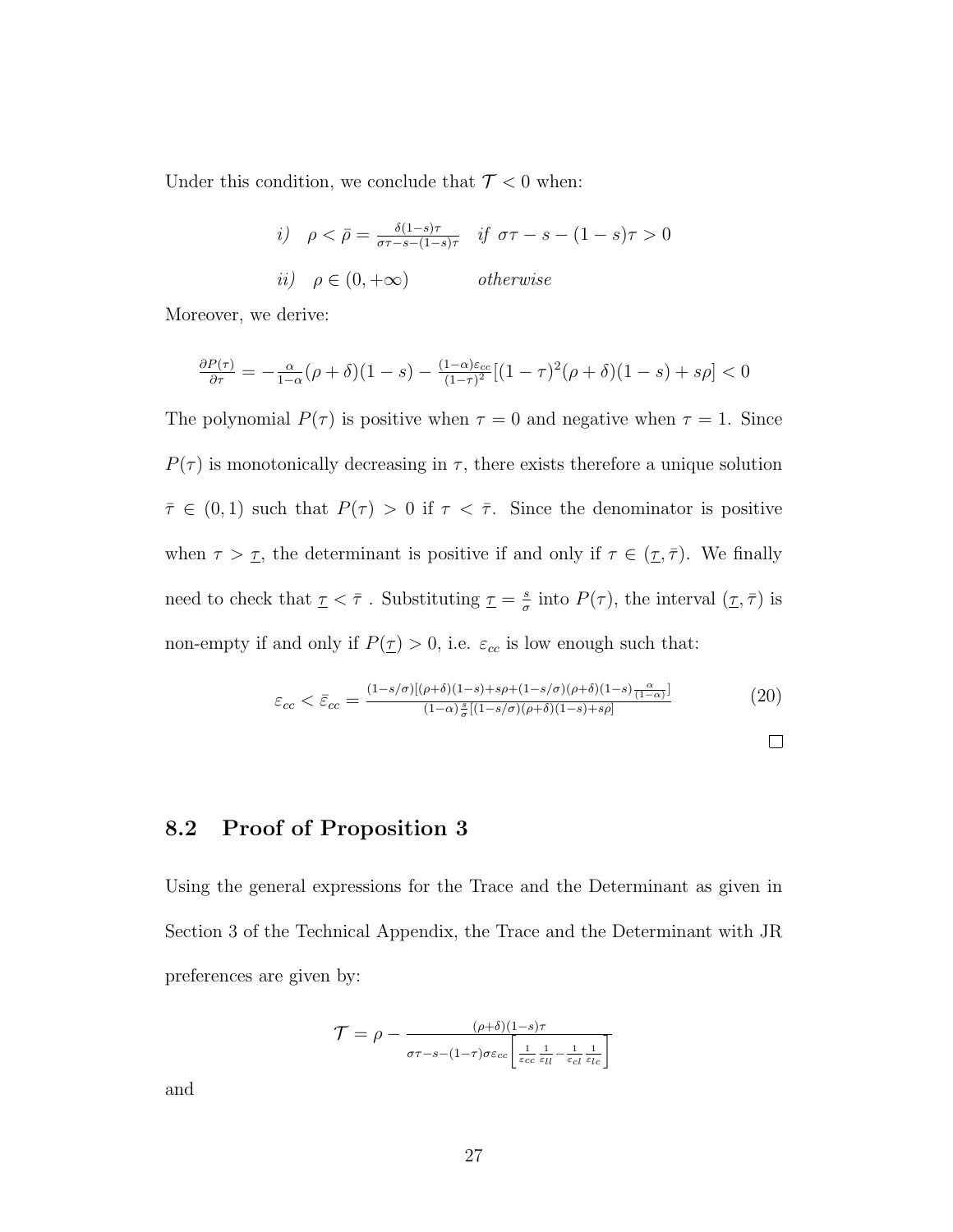$$
\mathcal{D} = \frac{(\rho+\delta)(1-s)\varepsilon_{cc} \left[ \frac{\gamma(1-\tau)[1+\chi-(1-\gamma)\mathcal{C}(\tau)]}{1+\chi} [(\rho+\delta)(1-s)+s\rho] + [(\mathbf{1}-\tau)(\rho+\delta)(1-s)+s\rho][\gamma(1-\tau)\mathcal{C}(\tau)+\chi-\tau(1+\chi)] \right]}{s\sigma \left[ \sigma\tau-s-(1-\tau)\sigma\varepsilon_{cc} \left[ \frac{1}{\varepsilon_{cc}}\frac{1}{\varepsilon_{ll}} - \frac{1}{\varepsilon_{cl}}\frac{1}{\varepsilon_{lc}} \right] \right]}
$$

with

$$
\varepsilon_{cc} \left[ \frac{1}{\varepsilon_{cc}} \frac{1}{\varepsilon_{ll}} - \frac{1}{\varepsilon_{cl}} \frac{1}{\varepsilon_{lc}} \right] = \frac{\theta(1+\chi)^2 \left[ \chi + \gamma \mathcal{C}(\tau) \left( 2 - \frac{(1-\gamma)\mathcal{C}(\tau)}{1+\chi} \right) \right] - \gamma \mathcal{C}(\tau) (\gamma + \chi) [1 + \chi - (1-\gamma)\mathcal{C}(\tau)]}{\theta(1+\chi)^2 - \gamma (1-\gamma)\mathcal{C}(\tau) [1 + \chi - (1-\gamma)\mathcal{C}(\tau)]}
$$

$$
\frac{1}{\varepsilon_{cc}} = \theta \frac{1+\chi}{1+\chi - (1-\gamma)\mathcal{C}(\tau)} - \gamma (1-\gamma) \frac{\mathcal{C}(\tau)}{1+\chi}
$$

and

$$
\mathcal{C}(\tau) \equiv \frac{(1-\tau)(\delta+\rho)(1-s)}{(1-\tau)(\delta+\rho)(1-s)+s\rho}
$$

Note that local concavity of the utility fonction is ensured when  $\frac{1}{\varepsilon_{cc}} \geq 0$ and  $\frac{1}{\varepsilon_{cc}}$ 1  $\frac{1}{\varepsilon_{ll}}-\frac{1}{\varepsilon_{c}}$  $\varepsilon_{cl}$ 1  $\frac{1}{\varepsilon_{lc}} \geq 0$ . These two inequalities are satisfied if and only if:

$$
\theta \ge \underline{\theta}(\tau, \gamma, \chi) \equiv \frac{\gamma \mathcal{C}(\tau)(\gamma + \chi)(1 + \chi - (1 - \gamma)\mathcal{C}(\tau))}{(1 + \chi)^2 [\chi + \gamma \mathcal{C}(\tau)] (2 - \frac{(1 - \gamma)\mathcal{C}(\tau)}{1 + \chi})]}
$$
(21)

Note that Edgeworth-substitutability is possible if  $\gamma \ge \theta(\tau, \gamma, \chi)$ . This inequality is satisfied when  $\gamma=0$  and  $\gamma=1.$  It follows that it will be satisfied for any  $\gamma \in (0,1)$  if

$$
1 \geq \frac{\mathcal{C}(\tau)(\gamma + \chi)(1 + \chi - (1 - \gamma)\mathcal{C}(\tau))}{(1 + \chi)^2[\chi + \gamma\mathcal{C}(\tau)(2 - \frac{(1 - \gamma)\mathcal{C}(\tau)}{1 + \chi})]}
$$

Straightforward computations show that this inequality holds for any  $\gamma \in$  $(0, 1).$ 

We now study the indeterminacy conditions given equation  $(21)$  is satisfied. When  $\gamma = 0$  (GHH case), we get:

$$
\mathcal{T} = \rho - \frac{\tau(\rho + \delta)(1 - s)}{\sigma \tau - s - (1 - \tau)\sigma \chi} \tag{22}
$$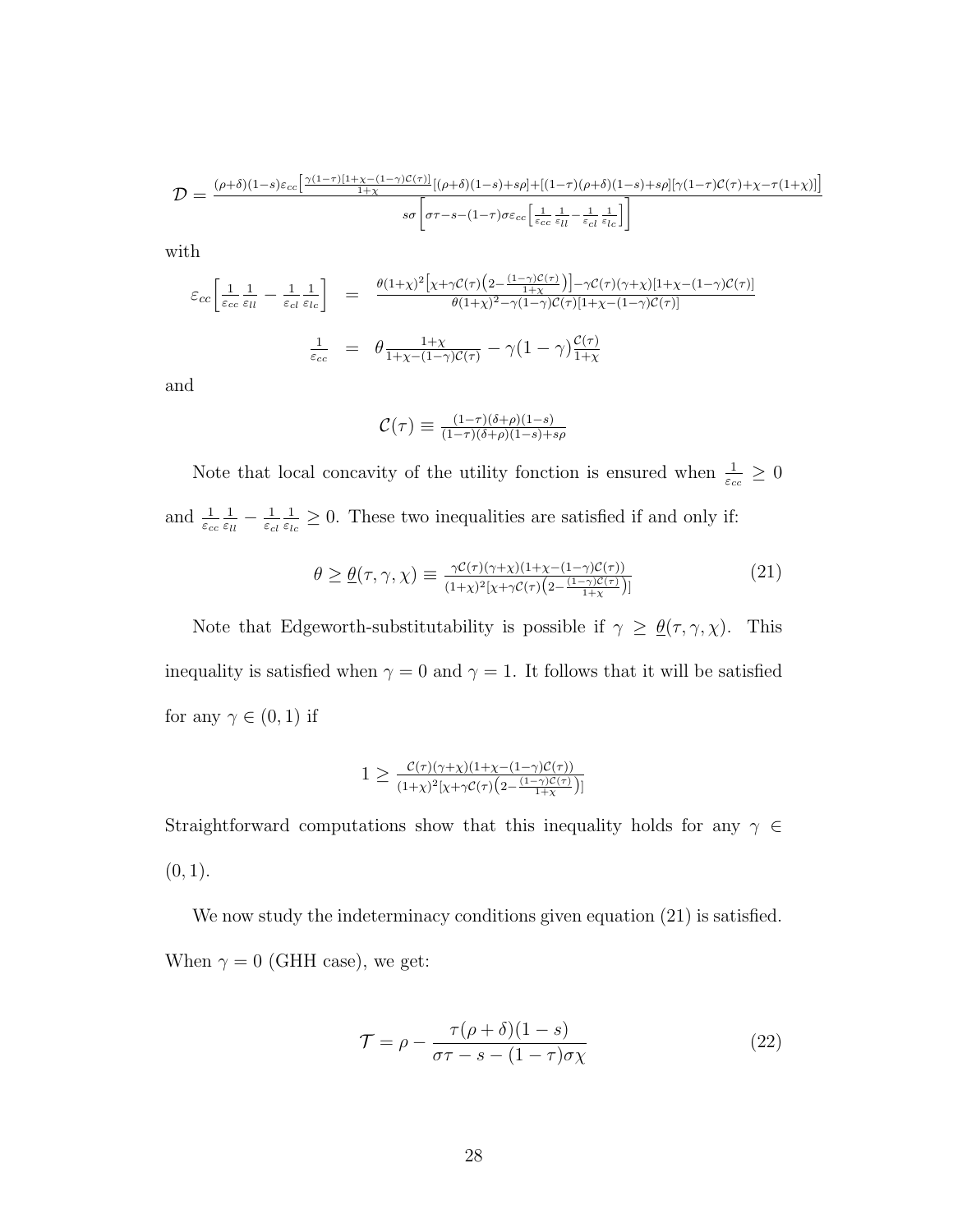$$
\mathcal{D} = \frac{(\delta + \rho)(1 - s)\varepsilon_{cc}[(1 - \tau)(\rho + \delta)(1 - s) + s\rho]}{\sigma s[\sigma\tau - s - \sigma(1 - \tau)\chi]}[\chi - \tau(1 + \chi)] \tag{23}
$$

From (22), a necessary condition for  $\mathcal{T} < 0$  is  $\tau > \underline{\tau}^0$  with:

$$
\underline{\tau}^0 = \frac{\frac{s}{\sigma} + \chi}{1 + \chi}
$$

In equation (23), the condition  $\tau > \tau^0$  implies a positive denominator. The sign of the determinant is therefore determined by the second factor of (23), i.e.  $\chi - \tau(1 + \chi)$ . This expression is positive if and only if  $\tau < \bar{\tau}^0$  with:

$$
\bar{\tau}^0 = \tfrac{\chi}{1+\chi}
$$

which is lower than  $\underline{\tau}^0$ . Since  $\bar{\tau}^0 < \underline{\tau}^0$ , indeterminacy is therefore ruled out.

When  $\gamma=1$  (KPR case), we now get:

$$
\mathcal{T} = \rho - \tfrac{(\rho + \delta)(1 - s)\tau}{\sigma G(\tau)}
$$

and

$$
\mathcal{D} = \frac{(\rho + \delta)(1 - s)\varepsilon_{cc}}{s\sigma G(\tau)}P(\tau)
$$

with

$$
G(\tau) = \tau - \frac{s}{\sigma} - (1 - \tau)\chi - (1 - \tau)\mathcal{C}(\tau)(2 - \frac{1}{\theta})
$$

and

$$
P(\tau) = [(1 - \tau)(\rho + \delta)(1 - s) + s\rho][\chi - \tau(1 + \chi)]
$$

$$
+ (1 - \tau)^{2}(\rho + \delta)(1 - s) + (1 - \tau)[(\rho + \delta)(1 - s) + s\rho]
$$

Indeterminacy requires that both  $G(\tau)$  and  $P(\tau)$  are positive. In order to get  $G(\tau) > 0$ , one can use Lemma 1. The lower bound  $\tau^1$  as given in (16) is implicitly given by  $\underline{\tau}^1 = h(\underline{\tau}^1)$  with: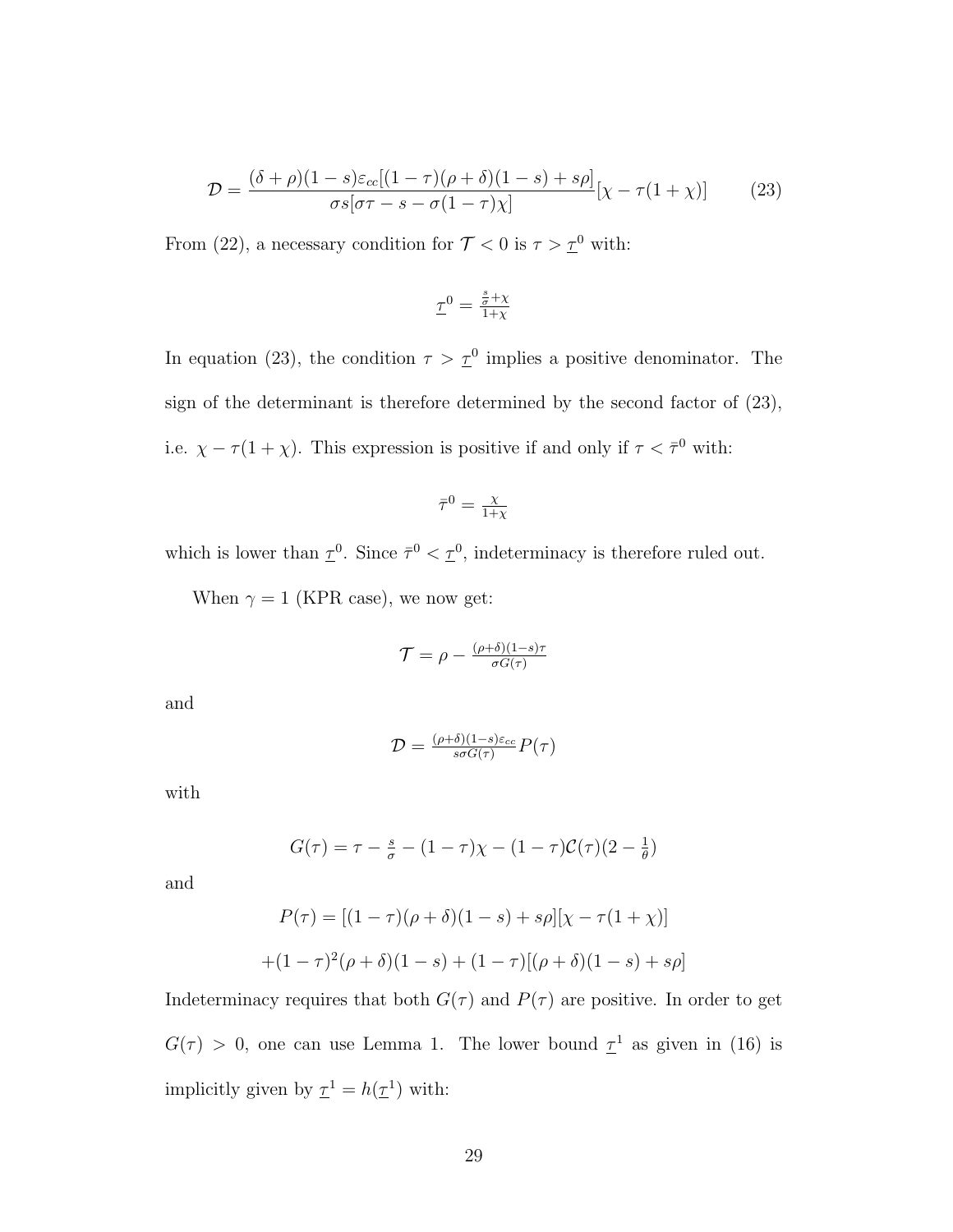$$
h(\tau) = \frac{\frac{s}{\sigma} + \chi + (2 - \frac{1}{\theta})\mathcal{C}(\tau)}{1 + \chi + (2 - \frac{1}{\theta})\mathcal{C}(\tau)}\tag{24}
$$

We derive that  $h(0) > 0$  while  $h(1) = \frac{\frac{s}{g} + \chi}{1 + \chi}$  $\frac{\overline{\sigma} + \chi}{1 + \chi}$  < 1. There exists therefore  $\underline{\tau}^1 \in (0,1)$  such that  $G(\tau) > 0$  if and only if  $\tau > \underline{\tau}^1$ . Moreover, considering the expression of  $G(\tau)$ , we can show that  $\tau^1$  is unique. We directly observe that when  $\rho$  tends to zero, the trace is negative if  $\tau > \tau^1$ . There exists therefore  $\bar{\rho}^1 > 0$  such that  $\mathcal{T} < 0$  if and only if  $\tau > \tau^1$  and  $\rho \in (0, \bar{\rho}^1)$ .

For the determinant,  $P(\tau)$  is positive when  $\tau = 0$  and negative when  $\tau = 1$ . Since  $P(\tau)$  is strictly decreasing in  $\tau \in (0,1)$ , there exists therefore a unique  $\bar{\tau}^1 \in (0,1)$  such that  $P(\tau) > 0$  if and only if  $\tau < \bar{\tau}^1$ . The determinant is therefore positive if and only if  $\tau \in (\tau^1, \bar{\tau}^1)$ . The condition  $\tau^1 < \bar{\tau}^1$  is satisfied if and only if  $P(\tau^1) > 0$ . Note that substituting  $\theta = \underline{\theta}^1 \equiv \underline{\theta}(\tau, 1, \chi)$  in (24), we get:

$$
\underline{\tau}^1 = \frac{s}{\sigma}
$$

When P( $\tau$ ) is evaluated at  $\tau = \frac{s}{\sigma}$  $\frac{s}{\sigma}$ , we obtain:

$$
P(\frac{s}{\sigma}) = [(1 - \frac{s}{\sigma})(\rho + \delta)(1 - s) + s\rho][\chi - \frac{s}{\sigma}(1 + \chi)] + (1 - \frac{s}{\sigma})^2(\rho + \delta)(1 - s) + (1 - \frac{s}{\sigma})[(\rho + \delta)(1 - s) + s\rho]
$$

On the one hand, if  $\sigma = s$ , we get  $P(\frac{s}{\sigma})$  $\frac{s}{\sigma}$ ) =  $-s\rho$  < 0. On the other hand, when  $\sigma$ tends to  $+\infty$ ,  $P(\frac{s}{\sigma})$  $\frac{s}{\sigma}$ ) is positive. There exist therefore  $\underline{\sigma}^1 \in (s, +\infty)$  such that  $\tau^1 < \bar{\tau}^1$  if and only if  $\theta = \underline{\theta}^1$  and  $\sigma > \underline{\sigma}^1$ . By a continuity argument, there exists therefore  $\bar{\theta}^1 \in (\underline{\theta}^1, +\infty]$  and  $\underline{\sigma}^1 \in (s, +\infty)$  such that  $\underline{\tau}^1 < \bar{\tau}^1$  if and only if  $\theta \in [\underline{\theta}^1, \overline{\theta}^1]$  and  $\sigma > \underline{\sigma}^1$ .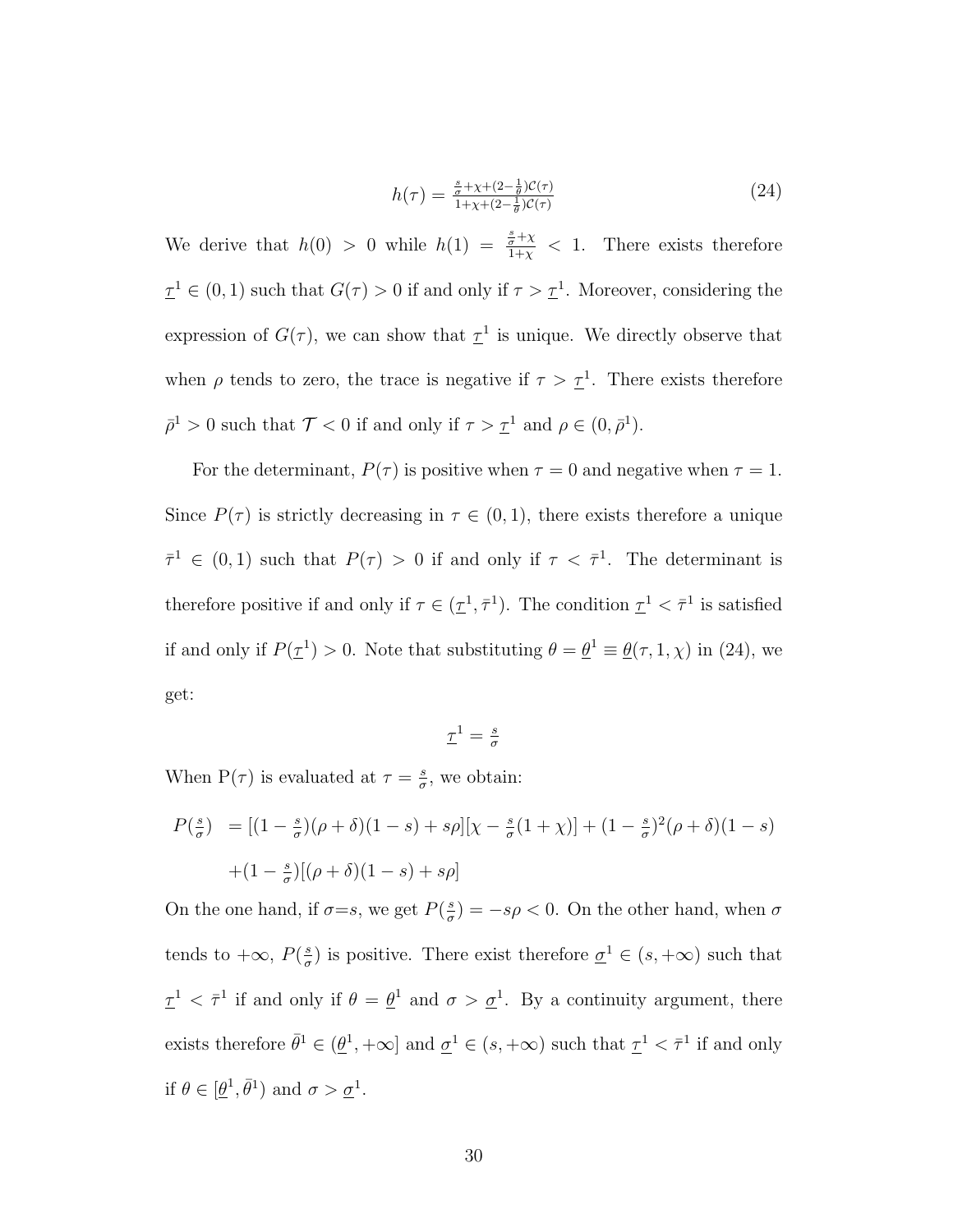Given that indeterminacy occurs when  $\gamma = 1, \tau \in (\underline{\tau}^1, \overline{\tau}^1), \theta \in [\underline{\theta}^1, \overline{\theta}^1),$  $\rho \in (0, \bar{\rho}^1)$  and  $\sigma > \underline{\sigma}^1$ , but is ruled out when  $\gamma = 0$ , there exists therefore  $\gamma \in (0,1)$  such that for any  $\gamma \in (\underline{\gamma},1]$ , there exist  $\underline{\tau} \in (0,1)$ ,  $\overline{\tau} \in (\underline{\tau},1)$ ,  $\bar{\rho} \in (0, +\infty], \ \bar{\theta} \in (\underline{\theta}, +\infty]$  and  $\underline{\sigma} \in (s, +\infty)$  such that the NSS is locally indeterminate if and only if  $\tau \in (\underline{\tau}, \overline{\tau})$ ,  $\theta \in [\underline{\theta}, \overline{\theta})$ ,  $\rho \in (0, \overline{\rho})$  and  $\sigma > \underline{\sigma}$ .  $\Box$ 



Figure 1: Destabilizing tax rates in the case with linearly homogeneous preferences.